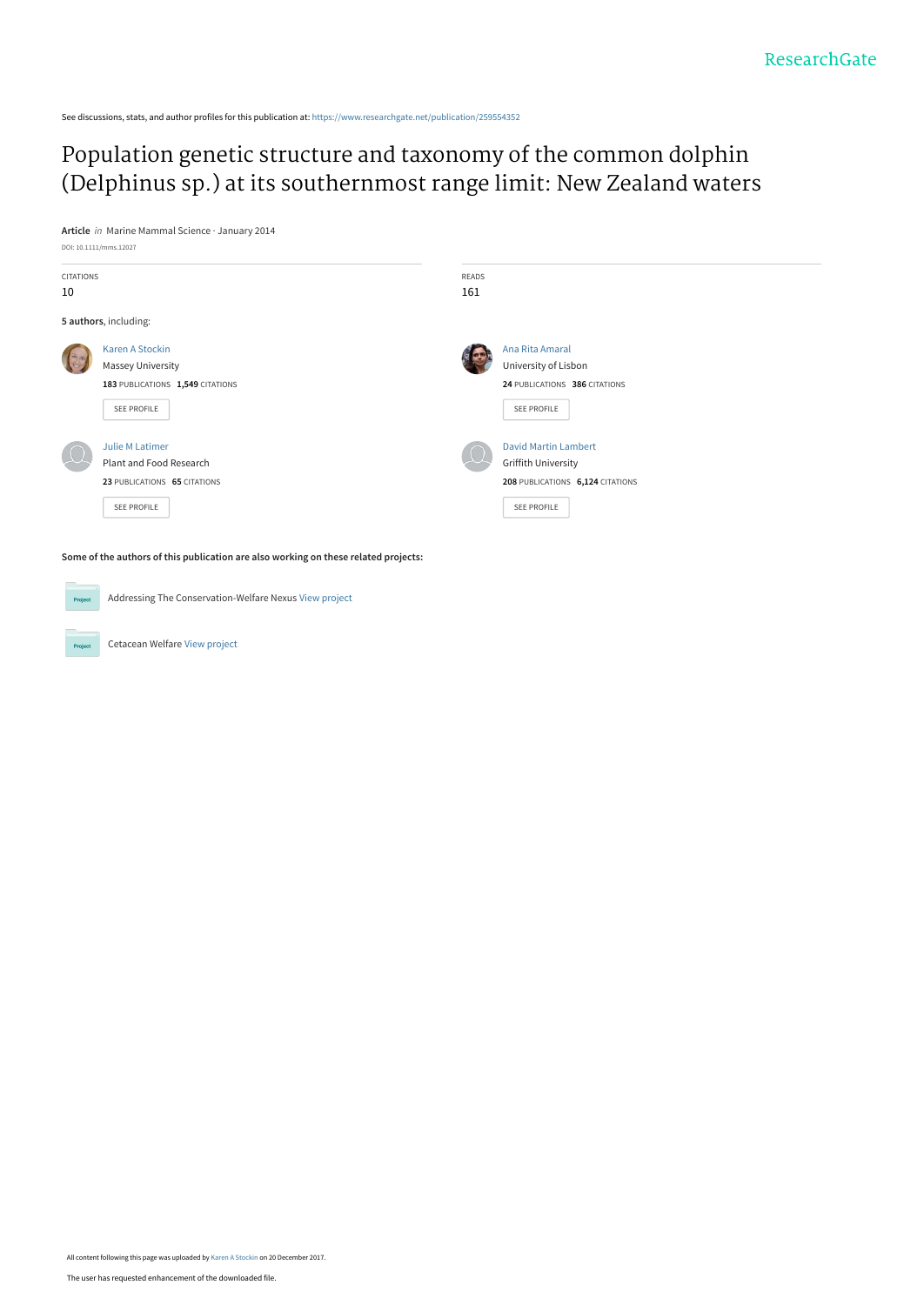# **Marine Mammal Science**



MARINE MAMMAL SCIENCE, 30(1): 44–63 (January 2014) © 2013 by the Society for Marine Mammalogy DOI: 10.1111/mms.12027

# Population genetic structure and taxonomy of the common dolphin (Delphinus sp.) at its southernmost range limit: New Zealand waters

KAREN A. STOCKIN, <sup>1</sup> Coastal-Marine Research Group, Massey University, Private Bag 102 904, NSMC, Auckland, New Zealand; ANA R. AMARAL, <sup>1</sup> Universidade de Lisboa, Faculdade de Ci^encias, Centro de Biologia Ambiental, Campo Grande, 1749-016 Lisbon, Portugal and Department of Biological Sciences, Macquarie University, Sydney, NSW, 2109, Australia; JULIE LATIMER, Allan Wilson Centre for Molecular Ecology and Evolution, Massey University, Private Bag 102 904, NSMC, Auckland, New Zealand; DAVID M. LAMBERT, Allan Wilson Centre for Molecular Ecology and Evolution, Massey University, Private Bag 102 904, NSMC, Auckland, New Zealand and Griffith School of Environment, Griffith University, Nathan, Queensland 4111, Australia; ADA NATOLI,<sup>1,2</sup> Biology Department, United Arab Emirates University, PO Box 17551, Al Ain, United Arab Emirates.

#### **ABSTRACT**

New Zealand is the southernmost limit of the common dolphin's (genus Delphinus) distribution in the Pacific Ocean. In this area, common dolphins occur in both coastal and oceanic habitats, exhibit seasonal and resident occurrence, and present high morphological variability. Here we investigated the population structure and the taxonomic identity of common dolphins (Delphinus sp.) within New Zealand waters using 14 microsatellite loci, 577 bp of the mtDNA control region, and 1,120 bp of the mtDNA cytochrome  $b$  gene across 90 individuals. We found high genetic variability and evidence of population expansion. Phylogenetic analyses conducted to clarify the taxonomic status of New Zealand common dolphins did not show any clustering reflecting geographic origin or morphotypes. The microsatellite analysis showed genetic differentiation between Coastal and Oceanic putative populations, while mtDNA revealed significant genetic differentiation only between the Hauraki Gulf and other putative groups. Our results suggest that differences in habitat choice and possible female site fidelity may play a role in shaping population structure of New Zealand common dolphins.

Key words: *Delphinus*, common dolphin, population structure, taxonomy, population expansion.

The common dolphin (*Delphinus* spp.) is a widespread marine mammal with a distribution range spanning across the three oceans. It shows high morphological variability to the extent that its taxonomy is still controversial, reinforced by the disagreement found between morphology-based classification and genetic investigations

<sup>1</sup> Authors contributed equally to this work.

<sup>&</sup>lt;sup>2</sup>Corresponding author (e-mail: ada.natoli@gmail.com).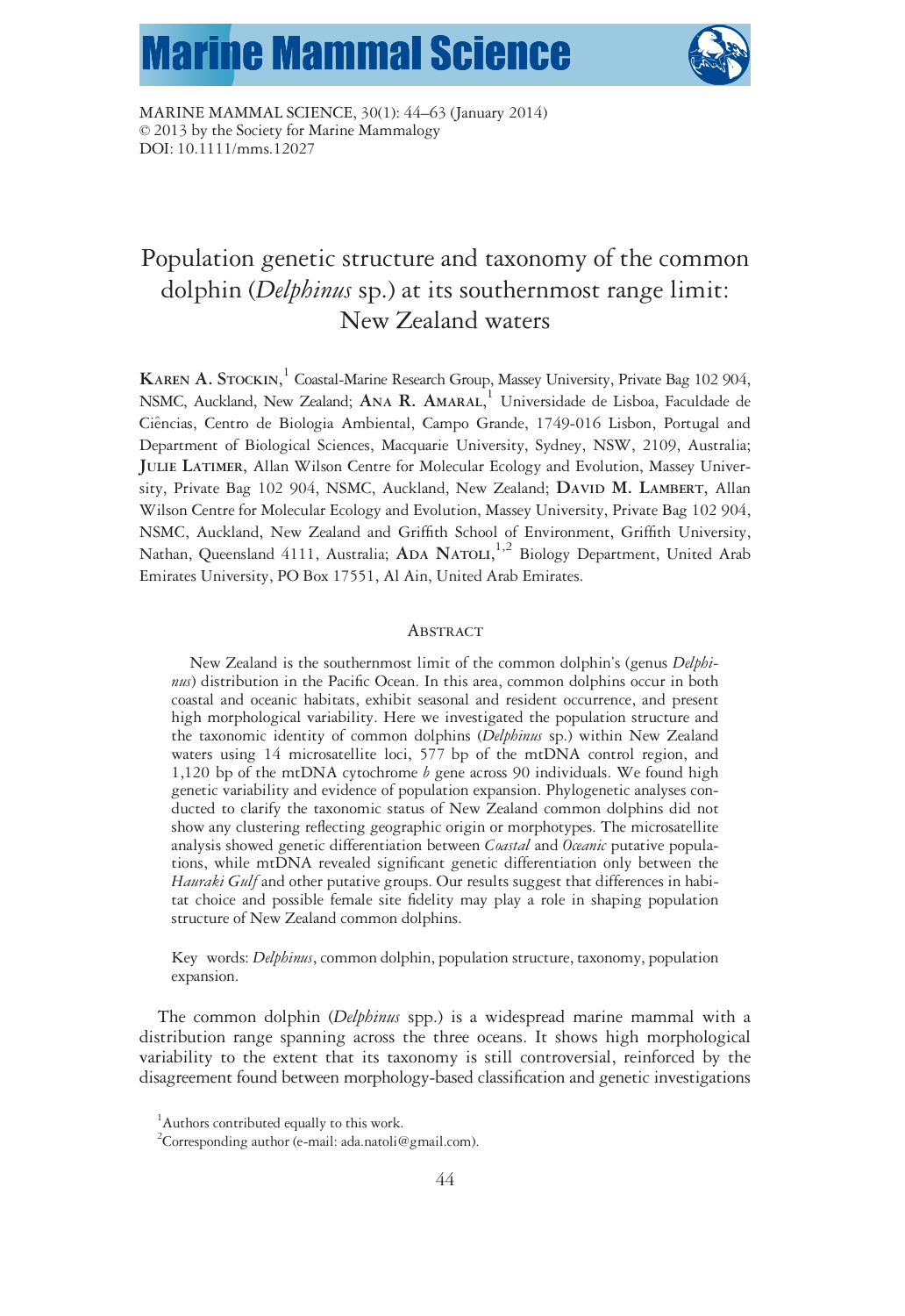(Heyning and Perrin 1994, Rosel et al. 1994, Natoli et al. 2006, Amaral et al. 2012). Especially in cases where the taxonomic classification is still dubious, assessing the genetic population structure across the whole species' geographic range can be of critical importance: it can provide a better understanding of the evolutionary dynamics of the species, and assess the conservation value of peripheral populations (Eckert et al. 2008).

New Zealand waters represent the southernmost limit of the common dolphin's distribution. It is generally recognized that populations at the range edges often exhibit lower genetic variability and increased genetic isolation (Sagarin and Gaines 2002, Sexton et al. 2009), which may lead to higher vulnerability. Although this pattern has been confirmed across plant and animal species, generalization should not be automatically applied (Eckert et al. 2008), especially since the evolutionary processes behind this reduced variability remain poorly understood. It is plausible that peripheral populations maintain substantial genetic variation. They may adaptively diverge from more central populations owing to different selective pressures and reduced gene flow (Lenormand 2002) and may, therefore, play a role in the maintenance and generation of biological diversity (Mayr 1970, Channell and Lomolino 2000).

In New Zealand waters, common dolphins exhibit high variability. They are found in both coastal and oceanic habitats (Neumann 2001a, Stockin et al. 2008) and morphological variation, observed particularly in body length and pigmentation, exists between common dolphins inhabiting these differing environments (Stockin and Visser 2005, Stockin and Orams 2009). Common dolphins are reported to occur around much of the New Zealand coastline (Webb 1973), although their occurrence appears to be mostly concentrated off the North Island (Stockin and Orams 2009) and is largely seasonal in most regions. The exception is the Hauraki Gulf (Fig. 1), a shallow protected sea on the north east coast of the North Island, where Delphinus occurs yearround (Stockin *et al.* 2008), exhibiting a higher level of site fidelity compared with the adjacent waters of the Bay of Plenty (Neumann et al. 2002). While the reasons for this remain unclear, it is possible that the high usage of Hauraki waters for feeding (Stockin *et al.* 2009*a*) and nursing purposes (Stockin *et al.* 2008) contribute to this scenario (Stockin and Orams 2009). However, despite the time spent foraging by the dolphins in this region being almost double that in neighboring open coastlines (Neumann 2001 $b$ , Stockin et al. 2009a), a previous dietary study of stomach contents suggests common dolphins occupying Hauraki Gulf waters still travel offshore during the night to feed on the deep scattering layer (Meynier et al. 2008). However, to what extent this affects population structure, if at all, remains unclear.

In the Atlantic Ocean, short-beaked common dolphins (D. delphis) are typically gregarious, highly mobile, and tend to be characterized by limited population structure even at relatively large geographical scales (Amaral et al. 2007a, Mirimin et al. 2009, Viricel et al. 2008), when compared to similar delphinids examined from a similar geographical range (e.g., bottlenose dolphins, Natoli et al. 2004). By contrast, populations in the Indian and Pacific Oceans have been shown to form distinct units over relatively small spatial scales (Bilgmann et al. 2008, Möller et al. 2011). While long-beaked common dolphins (*D. capensis*) can be found in large groups in open oceanic waters (Carretta et al. 2011), typically within coastal seas they form smaller aggregations (Bernal et al. 2003, Cobarrubia and Bolaños-Jiménez 2007). Within the Hauraki Gulf, the group size and water depths in which animals are located are more akin with the long- as opposed to the short-beaked form (Stockin *et al.* 2008).

Several studies have attempted to clarify the taxonomic status of various common dolphin populations worldwide, using both morphological (e.g., Amaha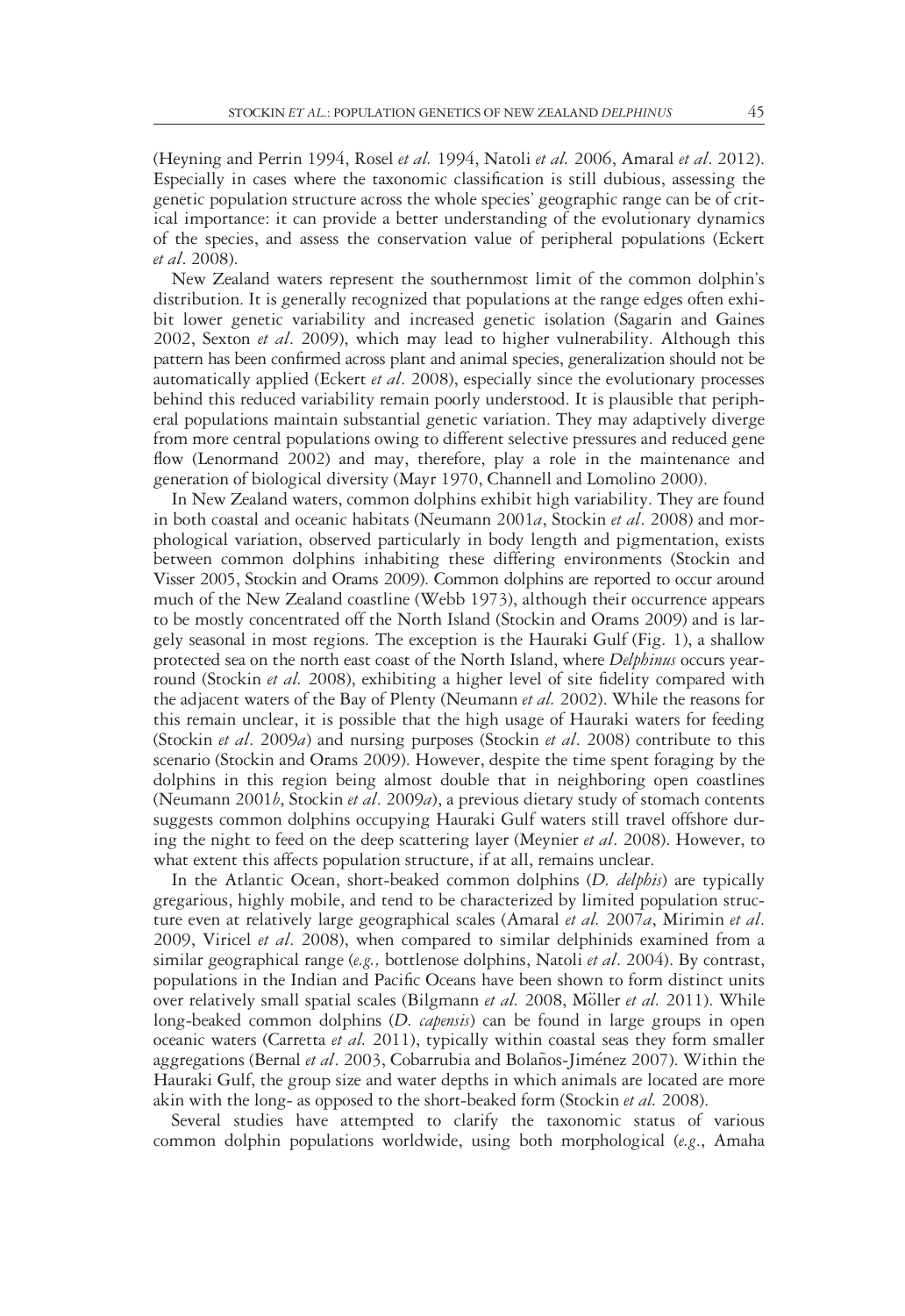

Figure 1. Location of skin samples collected from stranded (stars) and bycaught (triangles) common dolphins (Delphinus sp.) in New Zealand waters between 1999 and 2005. Two hundred meters bathymetric profile is reported. More than one sample may be represented by the same symbol. The number of samples is reported for each area.

1994, Heyning and Perrin 1994, Jefferson and Van Waerebeek 2002, Samaai et al. 2005, Murphy *et al.* 2006) and molecular (e.g., Rosel *et al.* 1994, Kingston and Rosel 2004, Amaral et al. 2007a) techniques. However, the reciprocal monophyly observed between the short- and long-beak forms in the eastern North Pacific was not confirmed from worldwide genetic analyses of the genus, suggesting that the longbeaked morphotype may have evolved independently in different regions (Natoli et al. 2006, Amaral et al. 2012).

To date, no taxonomic assessment has been conducted on New Zealand Delphinus, although common dolphins in these waters are nominally classified as short-beaked (e.g., Gaskin 1968, Webb 1973, Slooten and Dawson 1995, Bräger and Schneider 1998, Neumann 2001a) based on the apparent absence of the long-beaked form within the South West Pacific (Heyning and Perrin 1994). However, the variation observed in morphological traits such as pigmentation (Stockin and Visser 2005) and skull morphology (Amaha 1994) gives rise to uncertainty. Putative evidence of D. capensis is provided by Bernal et al.  $(2003)$  who suggests that common dolphins exhibiting long rostra, as photographed in New Zealand by Doak (1989), likely represent the long-beaked species. Furthermore, Amaha (1994) and Jefferson and Van Waerebeek (2002) suggest neither New Zealand nor Australian common dolphins fit neatly the morphological description of either *D. delphis* or *D. capensis*.

In this study we aimed to investigate the population structure and the taxonomic status of the New Zealand common dolphin using mitochondrial DNA (mtDNA) sequences and microsatellite markers. We tested for potential population structure of dolphins in New Zealand waters by the examination of three putative groups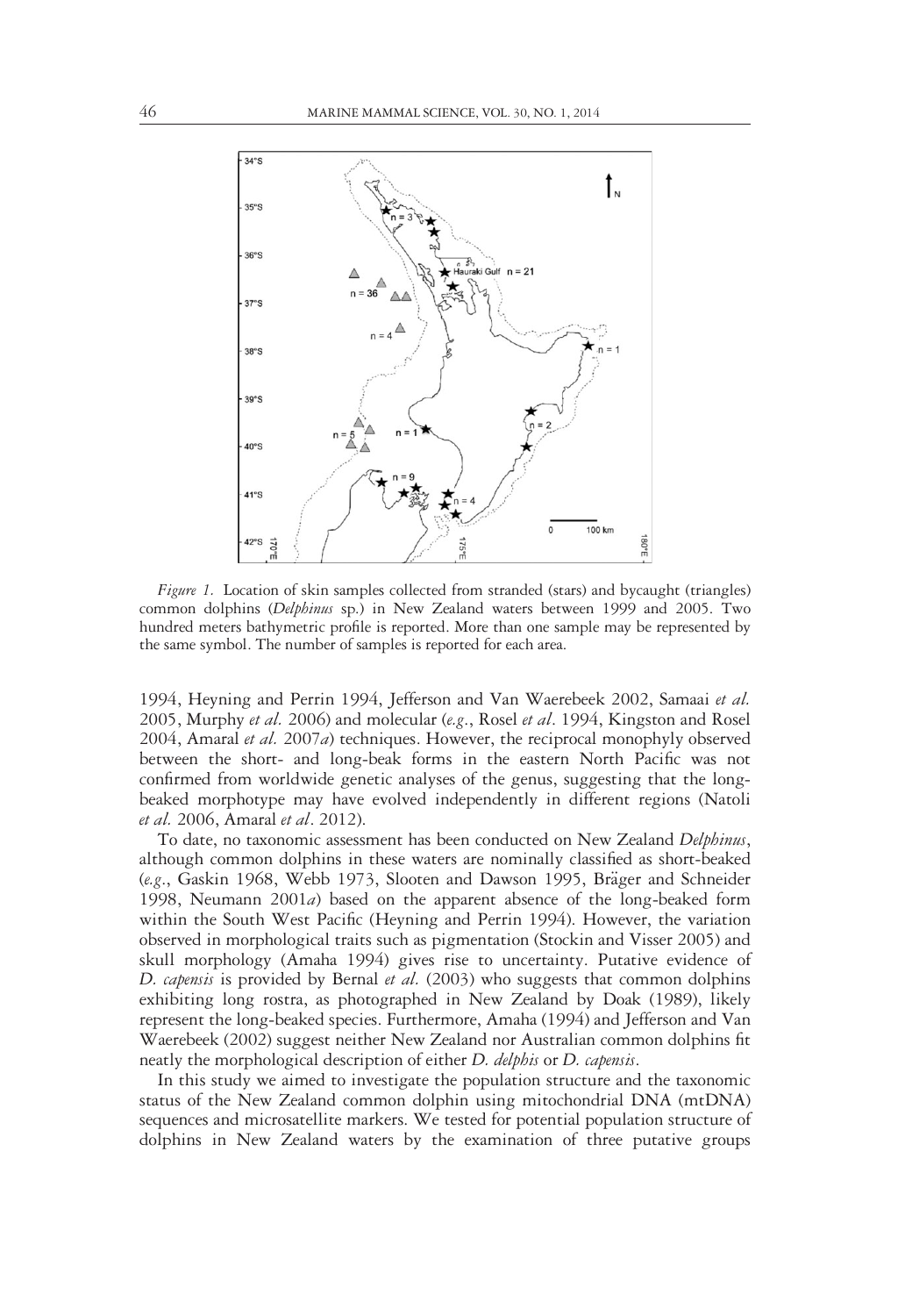(Coastal, Hauraki Gulf, and Oceanic) based on the observation relative to the different habitat use: coastal  $vs.$  oceanic, and seasonal  $vs.$  resident.

#### Materials and Methods

# Sample Collection and DNA Extraction

A total of 90 skin samples were collected from common dolphins in New Zealand waters. Of these, 44 samples were collected from stranded or fresh beach-cast carcasses, and a further 46 samples were obtained from common dolphins incidentally captured in the commercial fishery for jack mackerel (Trachurus spp.). Samples originating from live stranding or fresh beach-cast events (herein collectively referred to as *stranded*) were collected from around the New Zealand coast between 1997 and 2005. Bycaught samples were obtained from dolphins incidentally killed in mid-water trawls off the west coast of North Island, New Zealand between 2000 and 2004 (Fig. 1). A fresh beachcast was defined as any carcass believed to be less than 24 h old, as determined by the presence of *rigor mortis*, the condition of the skin and the turgor, clarity, and moisture of the eye (Geraci and Lounsbury 1993). Carcasses that exhibited cloudy corneas, dehydrated flaking skin, or that showed any indicators of decomposition were excluded from the present analysis. By using only fresh carcasses, we minimized the possibility of dead oceanic individuals being misclassified when washed ashore. Only adults of both sexes were considered for the analysis in order to avoid the presence of closely related individuals. Adults were defined at post mortem as sexually mature (Stockin *et al.* 2009*b*) or in the absence of the necropsy data, defined as adult if TBL  $\geq$ 1.8 m (as per Stockin et al. 2008). One mass stranding event was included but related individuals were excluded based on kinship analysis (KAS, unpublished data). Tissue samples were stored in 95% ethanol at −20°C upon collection.

To test for fine scale population structure within the New Zealand sample set, a total of 84 individuals from the 90 samples were selected (six individuals were excluded from the analysis due to their uncertain geographic origin). Specimens were classified into the three putative groups based on origin: *Oceanic* = samples collected from bycaught common dolphins captured in fisheries operating on or beyond the edge of the continental shelf in waters deeper than 200 m (Meynier et al. 2008); Hauraki Gulf = stranded samples collected from individuals within Hauraki Gulf waters that originally live stranded or were deemed fresh and unlikely to have become washed ashore as oceanic beach-cast; *Coastal* = stranded samples collected from elsewhere around the New Zealand coast that originally live stranded or were deemed fresh and unlikely to have become washed ashore as oceanic beach-cast.

DNA was extracted from tissue samples using a standard phenol/chloroform/ isoamyl extraction method (Sambrook et al. 1989). An extraction including everything except tissue was carried through all the analyses as a negative control. DNA quality was assessed through visualization under UV light on a 1.5% agarose gel in 0.5  $\times$ TBE buffer stained with ethidium bromide. DNA concentration was quantified using a fluorometer.

#### Sex Determination

The sex of individuals was determined by a multiplex PCR reaction that simultaneously targets the ZFX and SRY genes, as described in Rosel (2003). Individuals of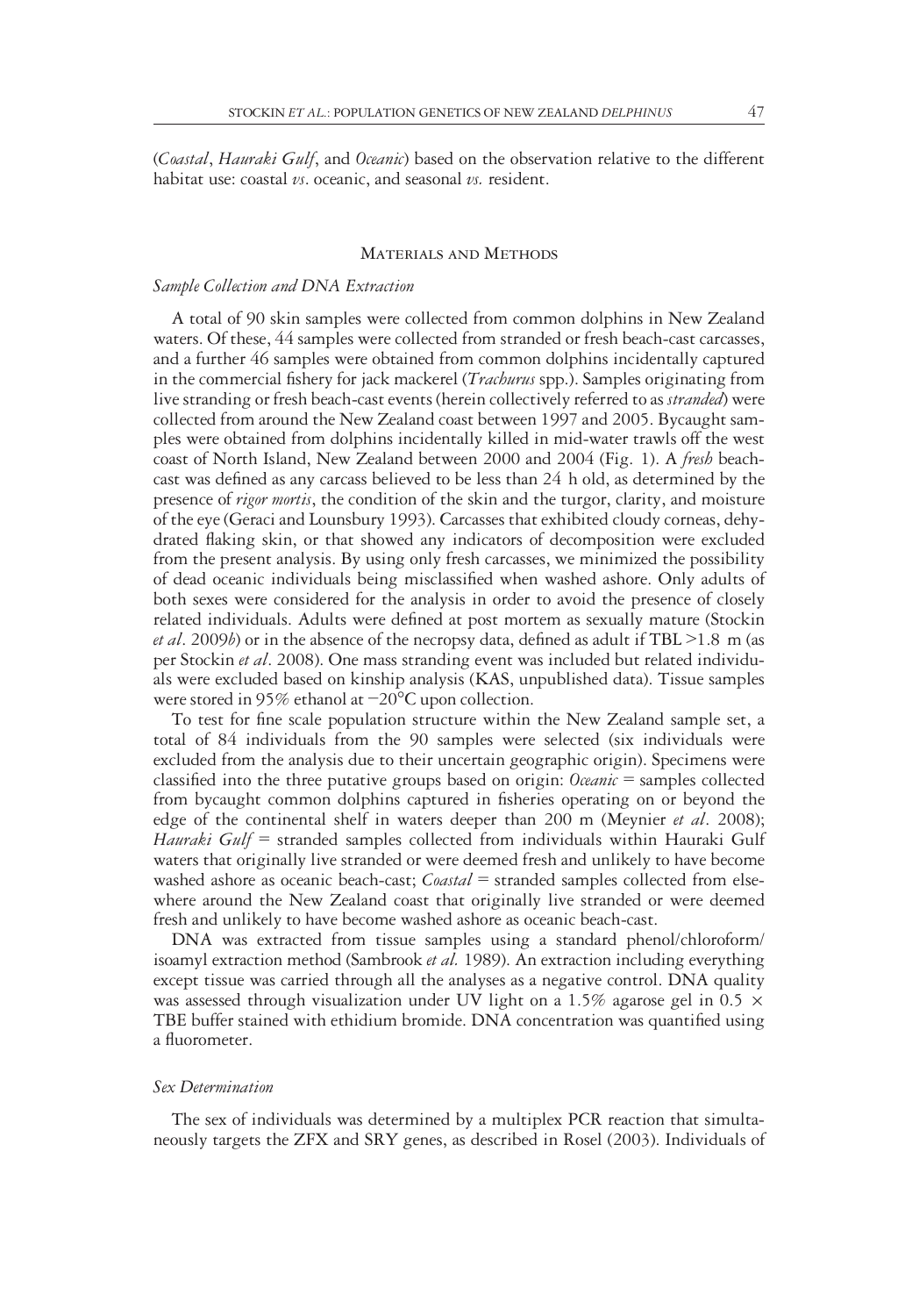known sex (confirmed via necropsy) were included in each run to serve as positive controls.

# Microsatellite Genotyping

All samples were genotyped at 15 polymorphic microsatellite loci: 8 tetranucleotide (Tur4\_80, Tur4\_87, Tur4\_105, Tur4\_141, Tur4\_142, Tur4\_E12, Tur4\_F10 (Nater et al. 2009) and Dde 59 (Coughlan et al. 2006) and 7 dinucleotide (Dde66, Dde70 (Coughlan et al. 2006), KWM2, KWM12a (Hoelzel et al. 1998), EV1 (Valsecchi and Amos 1996), MK6 and MK8 (Krützen et al. 2001)). Amplification reactions contained 50–100 ng DNA,  $1 \times$  reaction Promega Taq buffer, 2.5 mM MgCl<sub>2</sub>, 0.2 mM dNTPs, 0.1 µM of each primer and 1 unit of Promega Taq DNA polymerase. The thermal cycler profile for the tetranucleotide loci and  $Dde66$  and  $Dde70$  consisted of initial denaturation at 94°C for 3 min followed by a touchdown profile for 5 cycles with initial denaturation at  $94^{\circ}$ C for 20 s, annealing temperature starting at  $63^{\circ}$ C and decreasing  $2^{\circ}$ C per cycle for 45 s and  $72^{\circ}$ C for 1 min, followed by 30 cycles with the same initial denaturation and final extension temperatures, but an annealing temperature of 53°C, followed by a final extension step at 72°C for 10 min. In each cycle, for the remaining dinucleotide loci, conditions followed the original publications. All reactions included both positive and negative controls. Following amplification, samples were mixed with an internal size standard (LIZ 500) and run on an ABI 3130 Genetic Analyzer. The GeneMapper 4.1 software (Applied Biosystems, Carlsbad, CA) was used for sizing of allele fragments.

# Mitochondrial DNA Amplification

The first 577 basepairs (bps) at the 5 end of the mtDNA control region were sequenced in both forward and reverse directions with the primers L15926 and H00034 (Rosel et al. 1994). The PCR reaction conditions were as follows: 10-100 ng of DNA, 0.15 mM dNTPs, 1.5 mM  $MgCl<sub>2</sub>$ , 10 mM Tris-HCl pH 9.0, 50 mM KCl, 0.3 µM of each primer, 1.5 U Taq polymerase per reaction. The PCR cycling profile was 35 cycles of 1.5 min at  $94^{\circ}$ C, 2 min at  $45^{\circ}$ C, 2.5 min at  $72^{\circ}$ C, followed by 3 min at 72°C.

A subset of 40 samples, randomly chosen from each of the three putative populations, was further sequenced for the cytochrome  $b$  gene, in both forward and reverse directions, using conditions described in Amaral et al. 2007b. These sequences were used to investigate the taxonomic status of New Zealand common dolphins by comparing them with 155 sequences available from different oceans (Amaral et al. 2012). The cytochrome  $b$  gene has been suggested to be more reliable than the control region in species identification in closely related groups such as delphinids ( $e.g.,$  Amaral et al. 2007b). PCR products were purified using a QIAquick PCR purification kit (QIAGEN Pty. Ltd.), and sequencing reactions performed using the ABI PRISM BigDye Terminator Sequencing Kit. Ethanol precipitation was performed on the sequencing products and then separated on the ABI PRISM 3730 automated DNA Analyzer. Sequences were visualized and minor edits performed using SEQUEN-CHER 4.1 (Gene Codes Corporations Inc.). Sequences were aligned using CLUSTAL X (Thompson et al. 1997).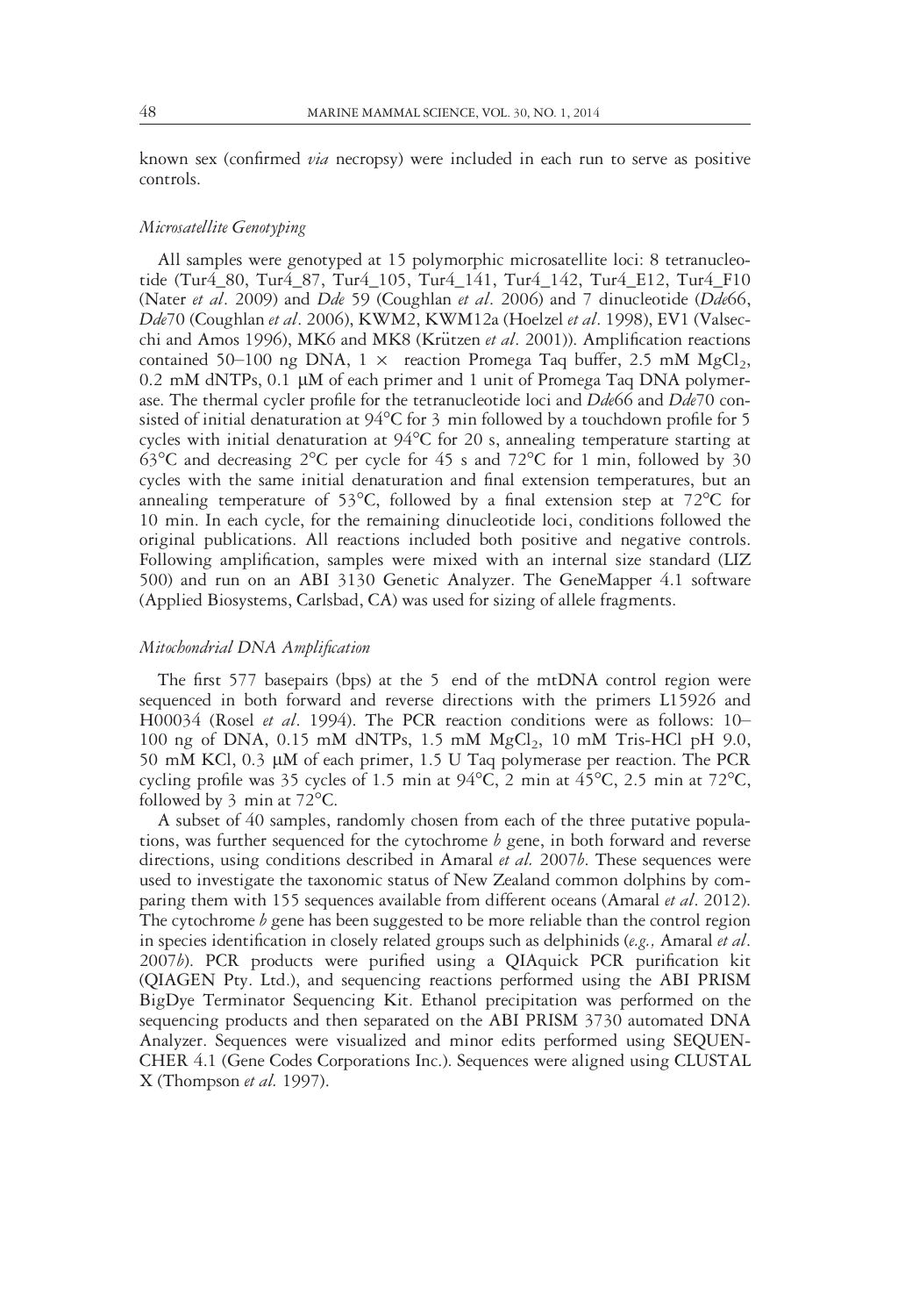#### Microsatellite Data Analysis

The program Micro-checker v. 2.2.3 (Oosterhout *et al.* 2004) was used to check for the presence of genotyping errors such as scoring errors due to stuttering, large allele dropout or evidence for null alleles. Departures from Hardy-Weinberg equilibrium were tested for each of the 15 microsatellite loci in each population using ARLE-QUIN v. 3.5 (Excoffier and Lischer 2010). A Bonferroni correction was implemented to the P values. Genepop v. 4.0 (Rousset 2008) was used to test for linkage disequilibrium between all pairs of loci for each population (1,000 dememorization iterations, 1,000 batches, 10,000 iterations per batch). Genetic diversity measures such as mean number of alleles per locus as well as observed and expected heterozygosities for each population were calculated in ARLEQUIN. The program FSTAT (Goudet 1995) was used to estimate another measure of genetic diversity, allelic richness, as well as to assess population differentiation between the putative populations by estimating the fixation index  $F_{ST}$ . Bonferroni correction was not applied (Narum, 2006). FSTAT was also used to analyze sex-biased dispersal among putative populations (Oceanic, Coastal, and Hauraki Gulf) by calculating  $F_{\text{IS}}$ , H<sub>O</sub>, H<sub>E</sub>, and applying  $F_{\text{ST}}$ statistics to each sex independently. Jost estimated  $D_{\text{EST}}$  (Jost 2008) was also calculated as a measure of pairwise population differentiation in SMOGD (Crawford 2010). A principal component analysis (PCA) was performed on a table of allele frequencies using the R packages ade4 (Thioulouse *et al.* 1997) and adegenet (Jombart 2008) as an exploratory analysis to infer population differentiation (Jombart et al. 2009).

The program STRUCTURE v.2.3.3 (Hubisz et al. 2009) was used to infer population structure by assigning individuals (probabilistically) to clusters without a priori knowledge of population units and limits. The algorithm implemented in this program estimates the log-likelihood of the data for a given number of genetic clusters (K), under the assumption of Hardy-Weinberg and linkage equilibrium within clusters. We used the admixture model, which assumes that individuals have admixed ancestry. We performed 10 independent runs for each  $K$  from 1 to 6 using the correlated allele frequency with 1,000,000 repetitions and a burn in of 100,000. The estimated Ln probability for the data was averaged across the runs for each K. Structure Harvester (Earl and von Holdt 2012) was used to detect the most likely K based on the Evanno method (Evanno *et al.* 2005). Population differentiation was additionally tested using a one level hierarchical analysis of molecular variance (AMOVA) in ARLEQUIN v. 3.5 using 10,000 randomizations, in which the existence of differentiation among the three populations was tested.

Estimates of recent migration rates between putative populations were determined using a molecular assignment program that relies on a nonequilibrium Bayesian approach method through Markov Monte Carlo techniques, as implemented in BAYESASS (Wilson and Rannala 2003). This program estimates asymmetrical rates of migration between populations over the last several generations. The program was run using default settings. Convergence was achieved after  $3 \times 10^6$  MCMC iterations and a burn in of  $1 \times 10^6$  steps. Five runs were made and the run in which the log-likelihood had peaked with the highest log-likelihood was chosen.

# MtDNA Analysis

MtDNA control region variation was estimated by gene diversity  $(b)$  and nucleotide diversity  $(\pi)$  according to Nei (1987), as implemented in ARLEQUIN 3.5 (Schneider et al. 2000). The degree of differentiation among pairwise populations was estimated as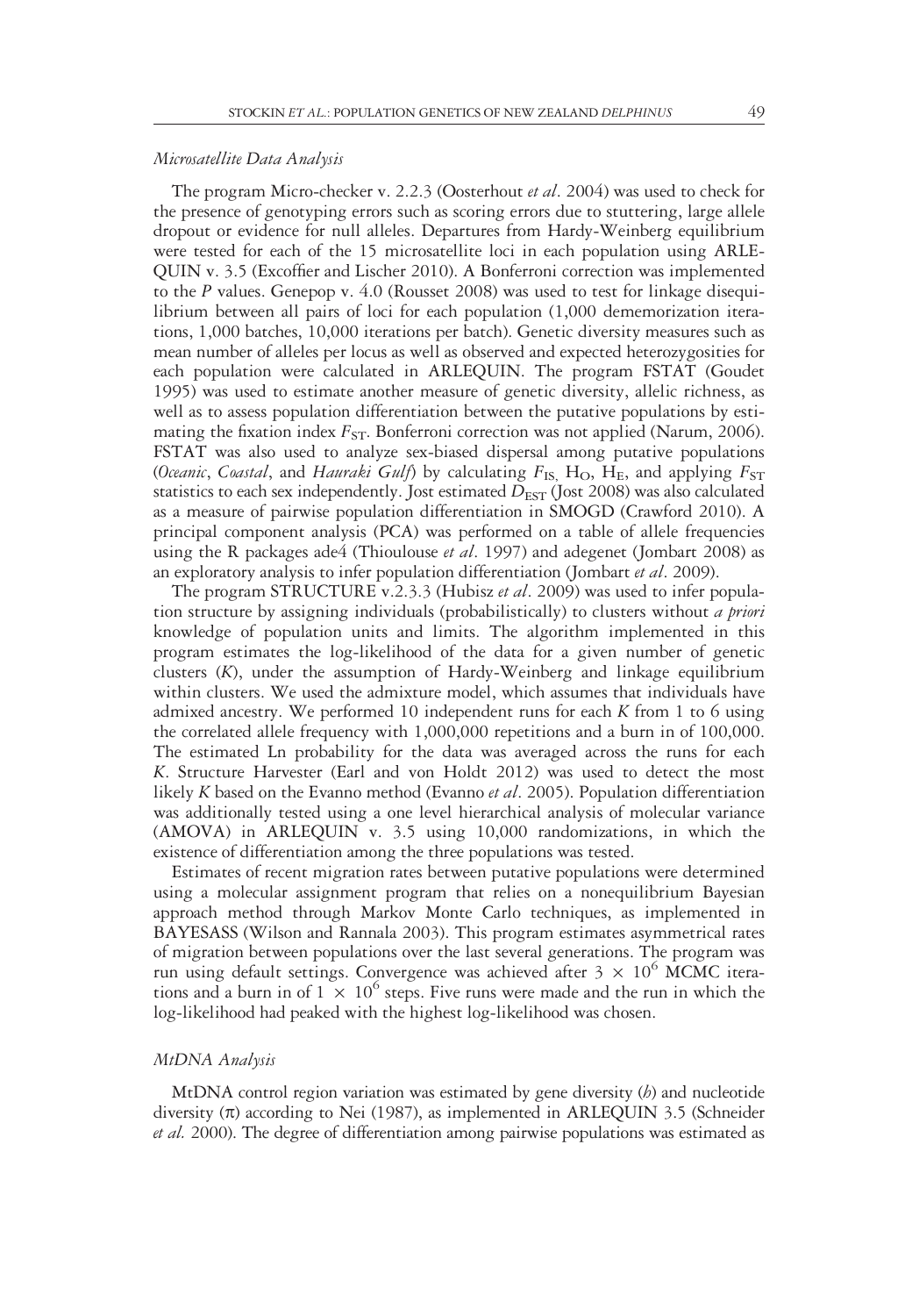$F_{ST}$  and  $\Phi_{ST}$ , using ARLEQUIN 3.5 (Schneider *et al.* 2000). The most appropriate nucleotide substitution model for the mtDNA control region sequences was determined using MODELTEST 3.7 (Posada and Crandall 1998). Based on the results Tamura-Nei was used as genetic distance model (Tamura and Nei 1993). The levels of statistical significance of  $F_{ST}$  and  $\Phi_{ST}$  were tested using a matrix permutation procedure (1,000 simulations). A one level hierarchical analysis of molecular variance (AMOVA) as implemented in ARLEQUIN 3.5 was also used to test the overall population differentiation.

To infer historical patterns of population growth, a mismatch distribution analysis was performed considering all samples using ARLEQUIN 3.5 (Schneider et al. 2000). We used values of  $\tau$  to estimate of time since expansion using the equation  $\tau = 2\mu t$ , where  $\mu$  is the mutation rate for the sequence, and t is the time since expansion. We used two estimates of mutation rate:  $1.5 \times 10^{-8}$  per base/yr (Hoelzel *et al.* 1991, Baker et al. 1993),  $7 \times 10^{-8}$  per base/yr (Harlin et al. 2003). Neutrality and population equilibrium were tested estimating Tajima's  $D$  and Fu's  $F_s$  values using ARLEQUIN 3.5 (Schneider et al. 2000). A median-joining network was generated to infer phylogenetic relationships among the mtDNA control region haplotypes using the program NET-WORK 4.5.0.2 (Bandelt et al. 1999; http://www.fluxusengineering.com).

In order to assess the taxonomic status of New Zealand common dolphins, the 40 cytochrome  $b$  (Cytb) sequences obtained were aligned with 155 haplotypes sampled from short- and long-beaked common dolphin populations from Eastern North and South Pacific (off U.S.A. and east Australia coasts) and from the Atlantic Ocean (off U.S.A., European, and South African coasts) used in Amaral et al. (2012) (GenBank accession numbers in Table S1). MacClade v.4.08 (Maddison and Maddison 2011) was used to infer haplotypes. A Bayesian phylogenetic tree was estimated using MrBayes v. 3.1.2 (Huelsenbeck and Ronquist 2001). Sequences from Tursiops truncatus and Globicephala melas were used as outgroups. Four simultaneous MCMC chains were run for 5 million generations, with trees sampled at intervals of 100 generations. Convergence was assessed by the standard deviation of split frequencies and by the achievement of stationary of the log-likelihood values of the cold chain. The first 5,000 trees were discarded as "burn-in." Modeltest v. 3.7 (Posada and Crandall 1998) was used to infer the best-fitting nucleotide substitution model.

# **RESULTS**

#### Sex Determination

Sex was determined for all the 90 samples. Of the 84 specimens used in the interpopulation analysis, 28 males and 56 females were molecularly identified, a ratio of 1:2. This ratio was relatively consistent throughout all the putative populations examined (Oceanic: 13, 30; Hauraki Gulf: 6, 14; Coastal: 9, 12).

#### Population Genetic Analysis of New Zealand Common Dolphins

Genetic variation—In total, 79 individuals (45 from the Oceanic, 18 from the Coastal and 16 from the *Hauraki Gulf* putative populations) were genotyped for the 15 microsatellite loci. Among the fifteen microsatellite loci analyzed no evidence for linkage disequilibrium was found suggesting that alleles are segregating independently. Two loci (Tur141 and *Dde*59) showed significant deviation from Hardy-Weinberg equilibrium (HWE), which was due to heterozygosity deficiency (Table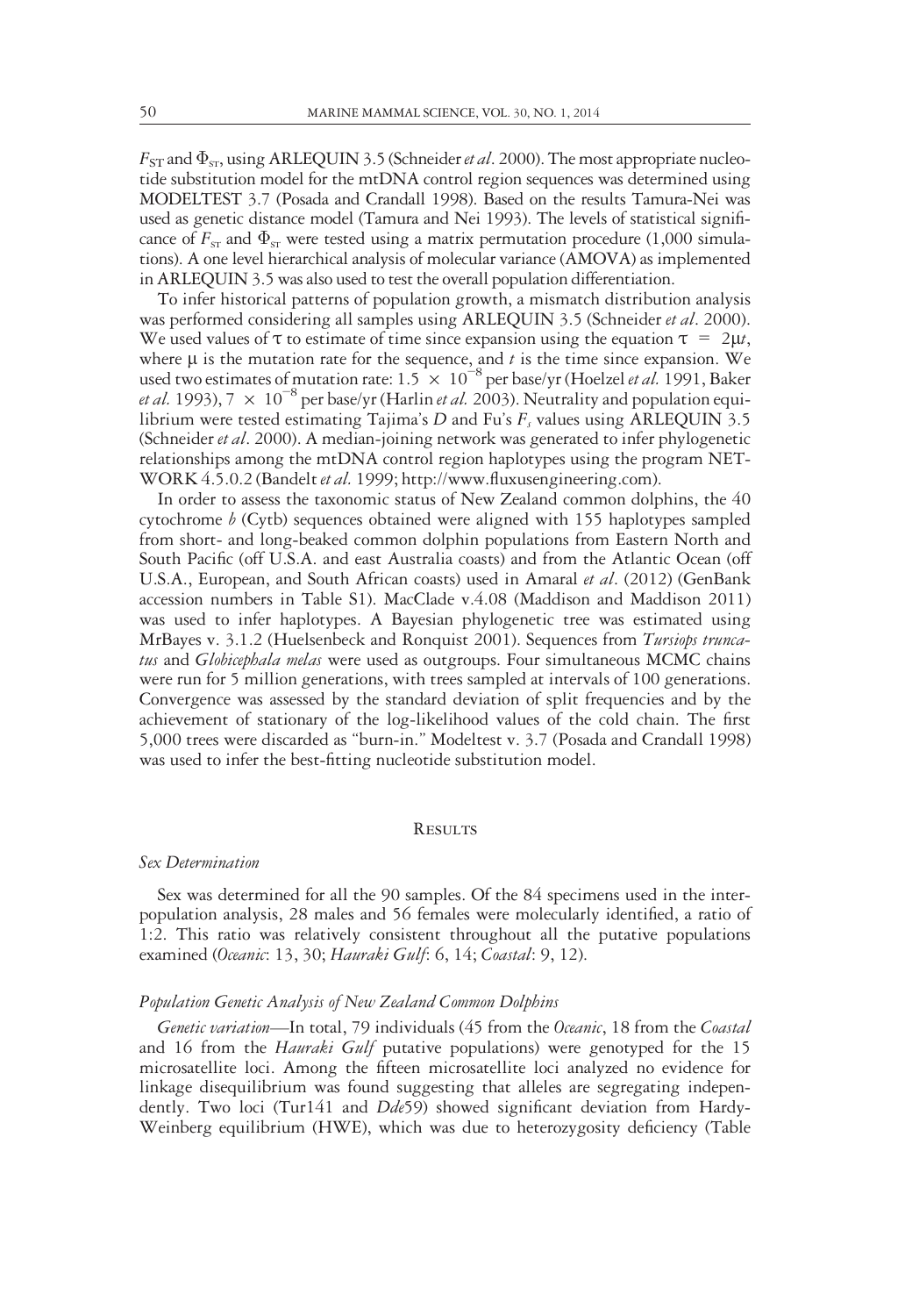S2). Tur 141 was removed from subsequent analyses as it showed deviation in two populations but Dde 59 was retained because deviation was only found in one population and no evidence of null alleles or large allele dropout was detected using Microchecker. In total, 14 loci were retained for further analyses.

Levels of genetic variation for the microsatellite data given by expected and observed heterozygosities, mean number of alleles, allelic richness and  $F_{IS}$  are given in Table 1. The *Oceanic* and *Coastal* putative populations showed similar values of variability, being higher than the ones obtained for the *Hauraki Gulf* population.  $F_{IS}$ values were statistically significant for the Hauraki and Coastal populations, which can be due to a Wahlund effect  $(i.e.,$  the existence of further population subdivision within each putative population; see Discussion).

Ninety samples, from known and unknown locations (see Materials and Methods), were successfully sequenced for the first 577 bps of the mtDNA control region. Out of these, a total of 65 haplotypes were identified (GenBank accession numbers: Table S1), of which 47 (73%) occurred only once. For one sample (WB01-13) a shorter sequence was obtained and therefore excluded from the subsequent analyses. However, this sequence represents a different haplotype, exhibiting two unique mutations at 206 and 288 bps (Fig. S1). Haplotypes were characterized by 80 polymorphic sites, at which there were 72 transitions, 8 transversions, and 4 indel events (Fig. S1). The overall gene and nucleotide diversity for the New Zealand population was 0.991 (SD  $\pm$  0.004) and 0.017 (SD  $\pm$  0.009), respectively. Although Tajima's D was not significant (D = -1.234, P  $[D_{\text{simul}} < D_{\text{observed}}] = 0.077$ ), Fuès  $F_s$  value was highly negative and significant ( $F_s = -24.28$ ,  $P[D_{simul} < D_{observed}] = 0$ ) suggesting population expansion. Moreover, the mismatch distribution analysis (Fig. 2) showed a unimodal distribution, reinforcing the hypothesis that the New Zealand population may have undergone a population expansion. The estimated time of expansion, using our estimated value of  $\tau = 8.85$ , and based on the two mutation rate estimates, were approximately 511,000 and 110,000 ybp (years before present).

Shared haplotypes between the three putative populations, Oceanic, Coastal, and Hauraki Gulf, were not common, with only one haplotype (KS05-29) present in all three putative populations, and only three shared between two populations (WB04- 25; WB02-01; KS05-15) (Fig. S1). A median-joining network was drawn including all the New Zealand mtDNA control region haplotypes and considering the putative population subdivision (Fig. 2). The network shows a complex structure with a central core of missing (unsampled or extinct) haplotypes and no clear clustering based on population origin.

Table 1. Descriptive statistics of genetic variability averaged across 14 microsatellite loci in the putative populations analysed. Note:  $n =$  number of samples genotyped;  $H_E$  = expected heterozygosity;  $H_O$  = observed heterozygosity;  $N_A$  = mean number of alleles;  $A_R$  = allelic richness;  $F_{IS}$  = inbreeding coefficient and \* = respective significant level,  $P \le 0.05$ . Standard deviation (SD) is also reported.

| Population $n$     | $H_F \pm SD$                             | $H_0 \pm SD$ | mean $N_A \pm SD$                                                                                                                                     | $A_{\rm R}$ | $F_{\text{IS}}$ |
|--------------------|------------------------------------------|--------------|-------------------------------------------------------------------------------------------------------------------------------------------------------|-------------|-----------------|
| Oceanic<br>Coastal |                                          |              | 45 $0.801 \pm 0.099$ $0.759 \pm 0.133$ $11.071 \pm 4.665$ 8.188 $0.054$<br>18 $0.816 \pm 0.033$ $0.723 \pm 0.141$ $8.786 \pm 3.704$ $8.369$ $0.117^*$ |             |                 |
| Hauraki            | $16$ $0.781 \pm 0.102$ $0.691 \pm 0.142$ |              | $7.786 \pm 2.486$ 7.681 0.118*                                                                                                                        |             |                 |
|                    | 79 0.799                                 | 0.724        | 9.214 8.079 0.054                                                                                                                                     |             |                 |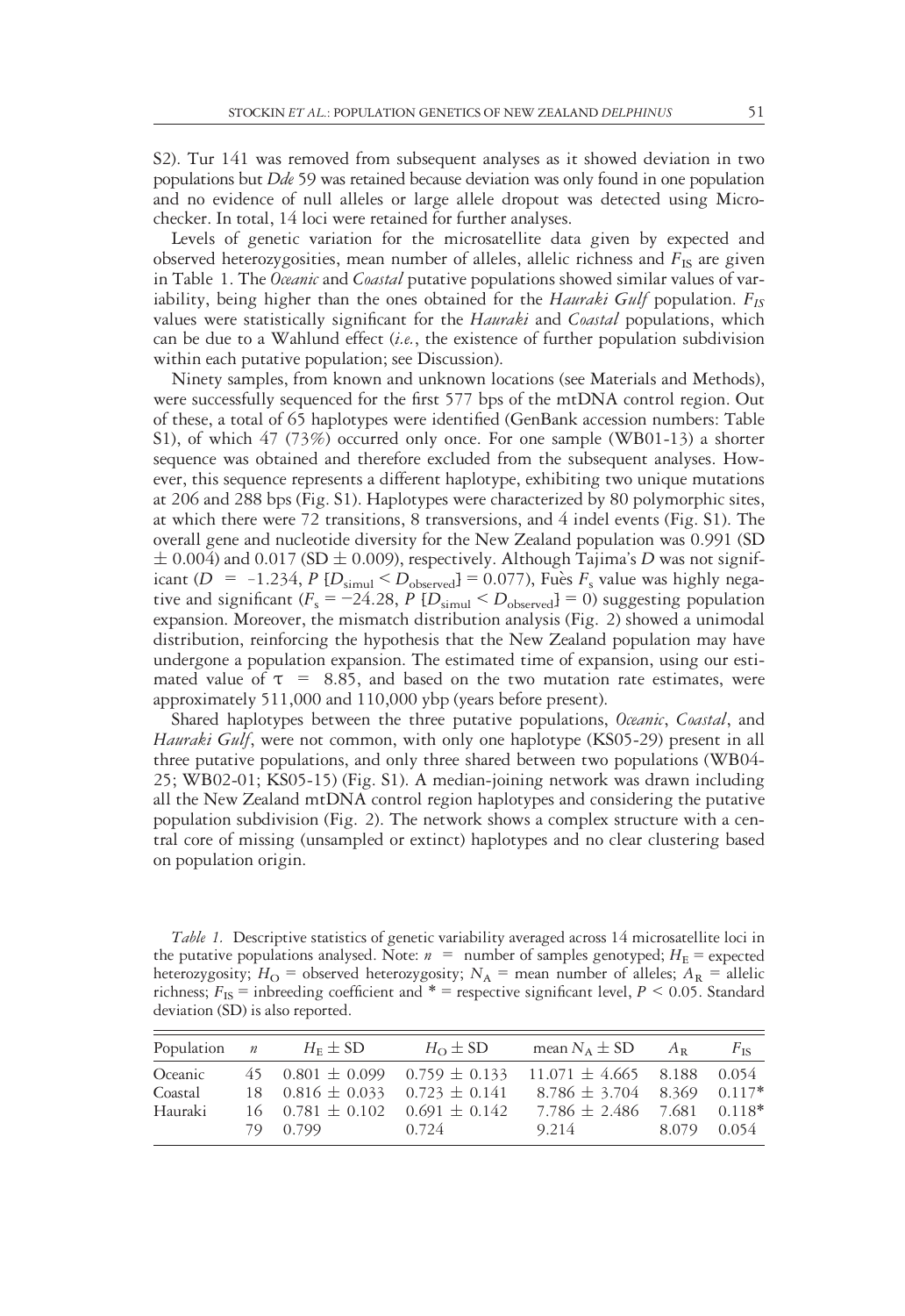

Figure 2. Median-joining network and mismatch distribution (top right) for the New Zealand common dolphin population based on 577 bp of the mtDNA control region. In the graph the observed number of differences is indicated as bars on the histogram and the simulation for an expanding population shown as a green line. In the network, black dots indicate extinct or unsampled haplotypes. The size of the circles is proportional to the total number of haplotypes observed and the length of the branches is proportional to the number of mutations. Sectors are proportional to the numbers of each haplotype observed in each population. Putative populations are represented as follows; yellow indicates Coastal, red indicates Hauraki Gulf, dark blue indicates Oceanic. Light blue indicates haplotypes from individuals whose origin was uncertain.

Population structure—A total of 84 individuals for the mtDNA data set and 79 for the microsatellite data set was examined to test for possible differentiation among putative Oceanic, Coastal, and Hauraki Gulf populations.

The program STRUCTURE was used to test population structure without a priori sample assignment to a specific population. The most likely number of clusters was found to be two  $(K = 1, \text{Ln}P = -4,269.93; K = 2, \text{Ln}P = -4,261.49; K = 3, \text{Ln}P =$  $-4,565.97$ ; K = 4, LnP =  $-4,381.87$ , K = 5, LnP =  $-4,449.32$ , K = 6, LnP =  $-4,632.84$ ). The application of the Evanno method also identified  $K = 2$  as the most likely number of cluster ( $K = 2$ ,  $\Delta K = 70.89$ ;  $K = 3$ ,  $\Delta K = 10.19$ ;  $K = 4$ ,  $\Delta K = 4.45$ ;  $K = 5$ ,  $\Delta K = 2.18$ ). However, the clusters do not identify any population as previously assigned based on the sample origins (Oceanic, Coastal or Hauraki Gulf) (Fig. 3).

The Principal Component Analysis (PCA) was also performed and the first two principal components explained 64.42% of the total variation (Fig. 4). Along both components, the Coastal population appears slightly differentiated from the others.

 $F_{ST}$  values, based on the mtDNA data, suggested small but significant genetic differentiation between the putative Hauraki Gulf, and the Coastal and Oceanic populations, although no significant differentiation was detected between the Coastal and *Oceanic* groups.  $\Phi_{ST}$  values did not indicate any significant differentiation (Table 2). The AMOVA analysis indicated 98% of the overall variation due to variance within populations ( $V_c = 0.49$ ,  $F_{ST}$  0.0168,  $P = 0.00098$ ). In contrast, pairwise comparisons of  $F_{ST}$  values based on microsatellites showed a small but significant differentiation between *Oceanic* and *Coastal* populations, a result supported by Jost's  $D_{\text{EST}}$  values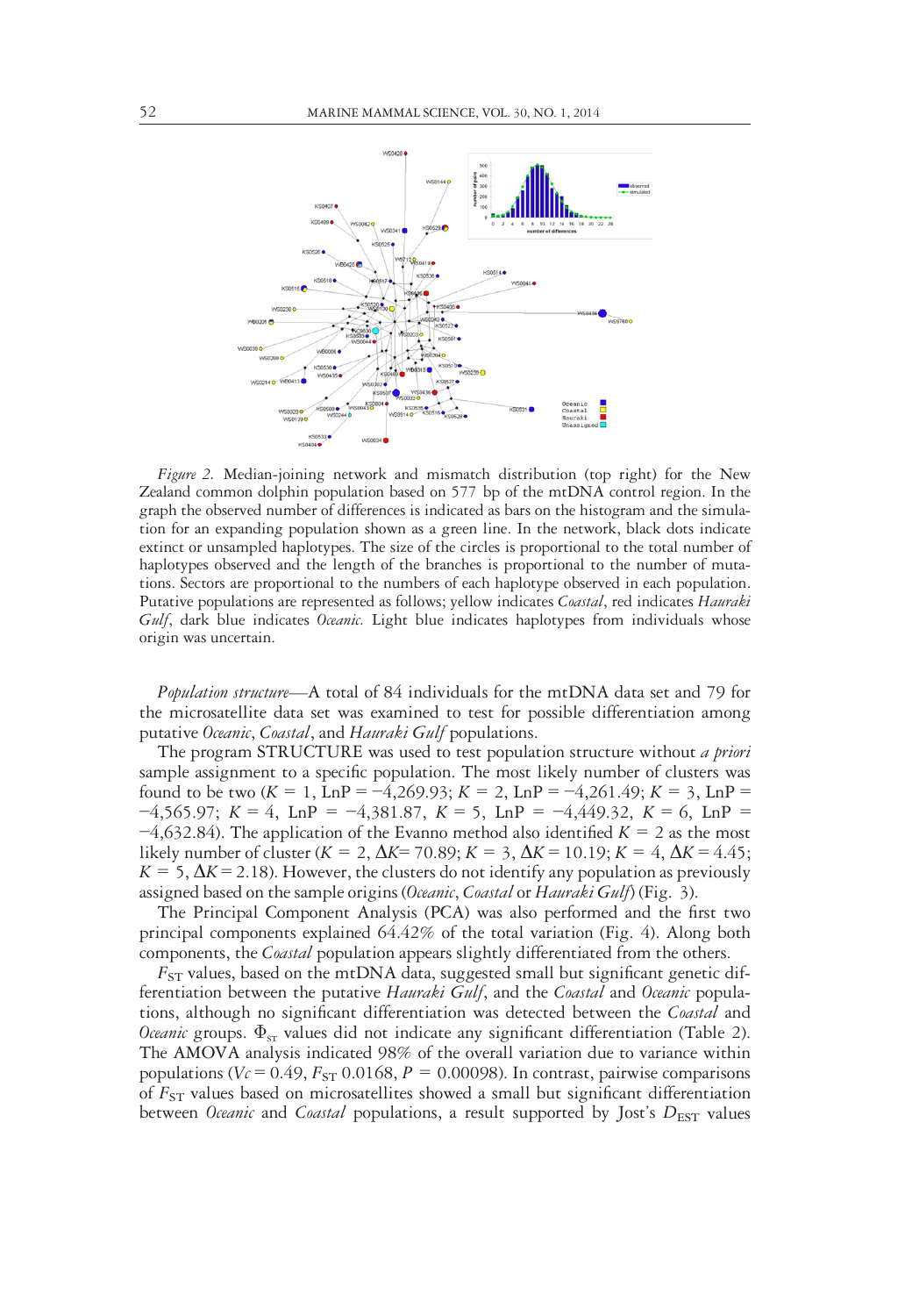

Figure 3. Results from the program STRUCTURE showing individual assignment values for  $K = 2$ . Each individual is represented by one column. Each color depicts the estimated proportions of the coefficient of admixture of each individual's genome that originated from population K, for  $K = 2$ . Samples' origin is given below.

(Table 2). However, the result obtained with AMOVA, which gave us an overall estimate of  $F_{ST}$ , was not significant ( $F_{ST} = 0.00953$ ,  $P = 0.81916$ ).

When testing for sex-biased dispersal, there was no significant difference  $(P > 0.05)$  for  $F_{\text{IS}}$ ,  $F_{\text{ST}}$ ,  $H_{\text{E}}$ , and  $H_{\text{O}}$  between males and females. However, this test is known to have relatively low power, particularly when small sample sizes are used (see Goudet et al. 2002). Estimated migration rates, based on microsatellite data, showed lower levels of migration between *Oceanic* and *Coastal* populations in both directions (Table 3), as well as from both *Oceanic* and *Coastal* populations to the Hauraki Gulf population, when compared to the higher migration rates observed from the Hauraki Gulf population to both Oceanic and Coastal populations. This suggests unidirectional migration in the latter case. Multiple runs showed consistent results, and the 95% CIs suggested that the data contained sufficient information for reliable migration rate estimates.

#### Taxonomic Inference of the New Zealand Common Dolphins

In total, 180 Cytb sequences (1,120 bp) were analyzed, including short- and long-beaked common dolphins from the Atlantic and Pacific Oceans. Twenty-five haplotypes were identified amongst the 40 New Zealand common dolphin sequences analysed. No shared haplotypes between New Zealand common dolphins and either short- or long-beaked common dolphins from other regions were found. The Tamura-Nei nucleotide substitution model was the best-fitting model identified by Modeltest for this data set. The Bayesian phylogenetic tree obtained showed several clades strongly supported by high posterior probability values (Fig. 5). However, these clades fail to show any geographical or taxonomic association, with New Zealand common dolphin haplotypes dispersed throughout the tree. Most New Zealand haplotypes clustered with short-beaked common dolphins from the Pacific and Atlantic Oceans, although some clustered with long-beaked common dolphins from eastern North Pacific and from eastern South Atlantic (Fig. 5). Both longbeaked common dolphin populations do not form monophyletic lineages.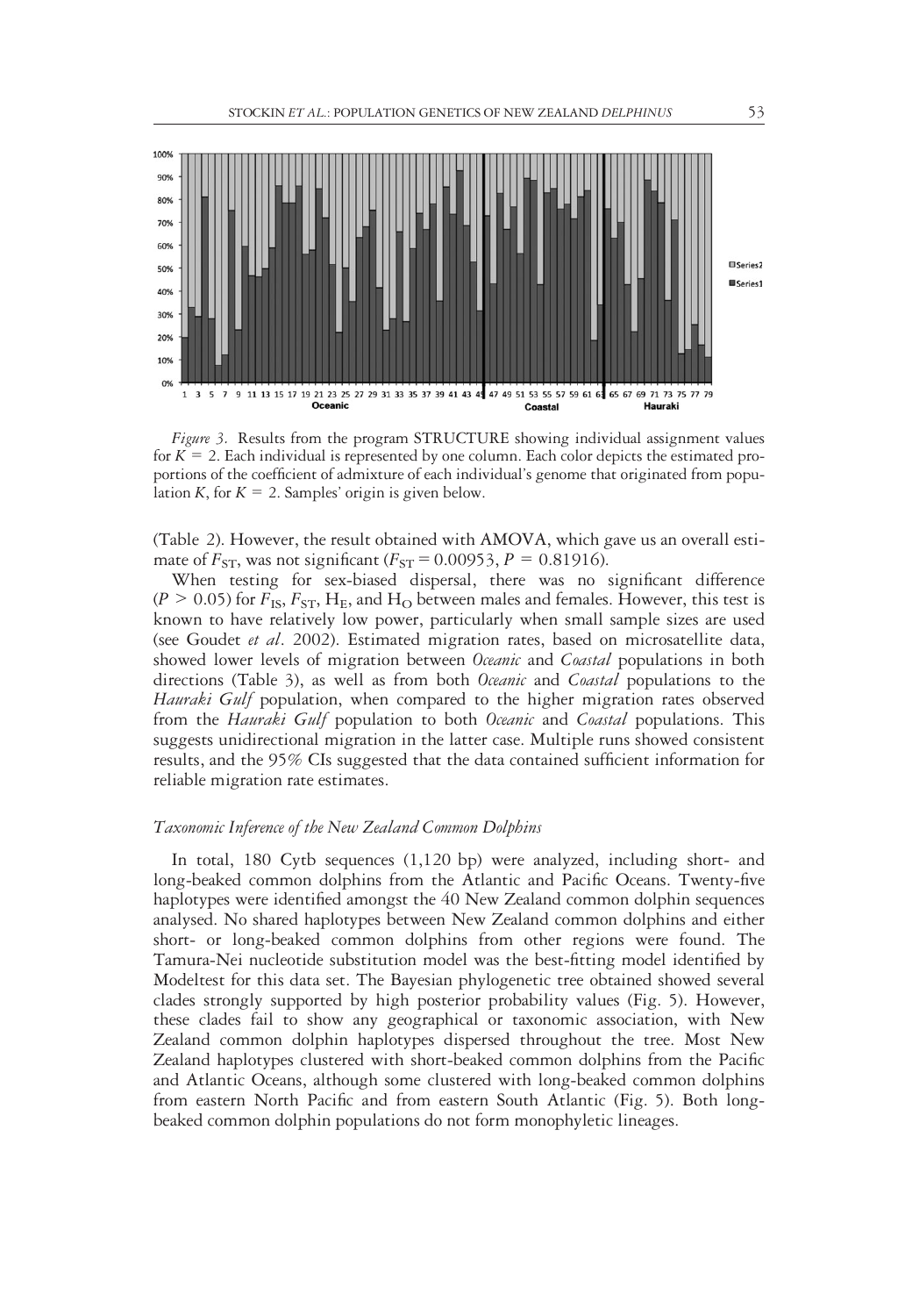

Figure 4. Principal component analysis based on allele frequencies of 14 microsatellite loci.

#### **DISCUSSION**

Our results showed high genetic variability among the New Zealand common dolphins at both mitochondrial and nuclear markers, comparable to values reported for other common dolphin populations (Natoli et al. 2006, Viricel et al. 2008, Mirimin et al. 2009, Amaral et al. 2012). Both gene and nucleotide diversities based on the mtDNA control region, and  $H_{\rm O}$  and  $H_{\rm E}$  based on the microsatellites were high for the three putative populations considered. Furthermore, throughout their geographic range, Delphinus exhibit relatively low genetic differentiation compared to other closely related taxa with similar geographical distribution (e.g., Tursiops truncatus; see Natoli et al. 2004). This can be expected if we consider that common dolphins are a panmictic species and show high levels of mobility across their habitat (Evans 1971). However, populations residing at the peripheral species' range are generally characterized by lower genetic diversity and higher genetic differentiation (Eckert et al. 2008),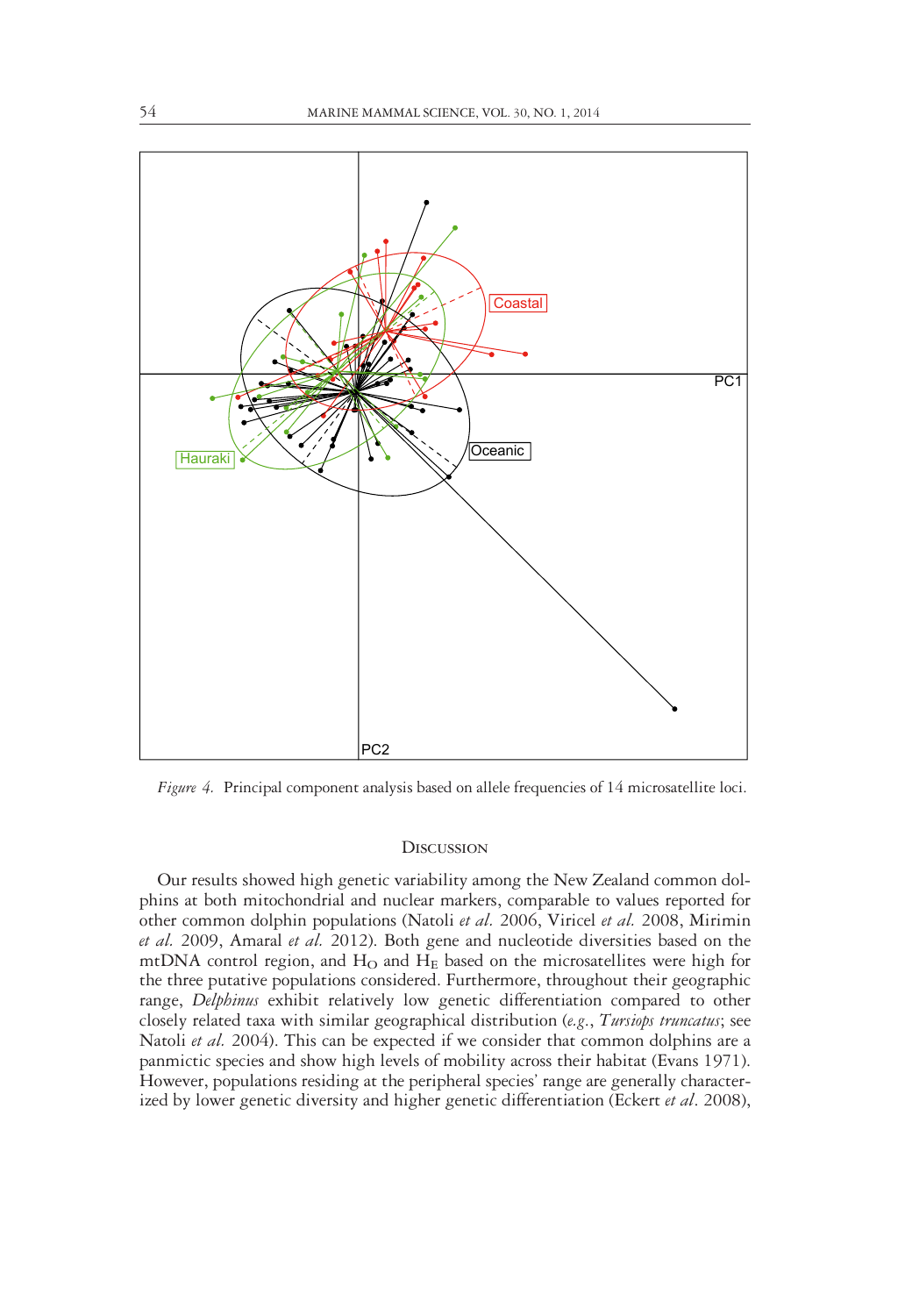Table 2. Genetic differentiation among pairwise New Zealand common dolphin populations using microsatellite and mtDNA control region sequence data. Microsatellite results are reported in the lower matrix, mtDNA results in the upper matrix. "n" indicates the number of samples analyzed for each population for each marker.  $F_{ST}$  values for both markers are reported in bold and the respective  $P$  values in parentheses. Jost's estimated  $D$  distance values for the microsatellites and  $\Phi_{ST}$  values for the mtDNA are reported in italics. P values for the  $\Phi_{ST}$  were all nonsignificant (>0.05).

|         | $\boldsymbol{n}$ | Oceanic<br>43         | Coastal<br>20        | Hauraki<br>21           |
|---------|------------------|-----------------------|----------------------|-------------------------|
| Oceanic | 45               | -                     | 0.01(0.06)           | 0.02(0.003)             |
|         |                  |                       | 0.004                | 0.014                   |
| Coastal | 18               | 0.014(0.007)<br>0.026 | -                    | 0.011(0.03)<br>$-0.003$ |
| Hauraki | 16               | 0.006(0.48)<br>0.002  | 0.004(0.14)<br>0.005 |                         |

Table 3. Asymmetric migration rates between putative populations based on the microsatellite data obtained with BayesAss (values are the proportions of individuals derived from the source populations each generation). Confidence intervals are reported in parentheses.

| From $/$ To | Oceanic                        | Coastal                       | Hauraki                       |
|-------------|--------------------------------|-------------------------------|-------------------------------|
| Oceanic     |                                | 0.0195<br>$(0.0005 - 0.0712)$ | 0.0139<br>$(0.0001 - 0.0585)$ |
| Coastal     | 0.0076<br>$(0.0002 - 0.02893)$ |                               | 0.0182<br>$(0.0002 - 0.0737)$ |
| Hauraki     | 0.3187<br>$(0.2904 - 0.3315)$  | 0.2956<br>$(0.2354 - 0.3287)$ |                               |

and the pattern observed for the New Zealand common dolphins is more typical of a central population.

Mitochondrial DNA data also provide evidence to suggest that the New Zealand population has undergone expansion, as shown by the neutrality test and the mismatch distribution results. Typically, populations characterized by high levels of haplotypic diversity are large and widely distributed. The high number of unsampled/extinct haplotypes detected by the Network analysis (Fig. 2) may indicate that our sampling failed to sample all the variability present in the population. However, a population expansion event could also offer an alternative explanation to this pattern (Westlake and O'Corry-Crowe 2002). A bimodal mismatch distribution is expected for stable populations, whereas expanding populations produce a unimodal distribution (Rogers and Harpending 1992). The values of the mean and mode of the mismatch distribution are relatively high, suggesting that the expansion may have been an old event. From our estimates, the population expansion would have occurred between 511,000 and 110,000 ybp, coinciding with the middle-late Pleistocene. These estimates concur with the findings reported by Amaral *et al.* (2012). The highly negative Fu  $F_s$  value is also supportive of an expansion event (Ray *et al.* 2003).

Our results also suggest that fine scale population structure may occur in New Zealand waters. Small but significant genetic differentiation was observed at both nuclear and mtDNA markers. The fact that differentiation between putative Coastal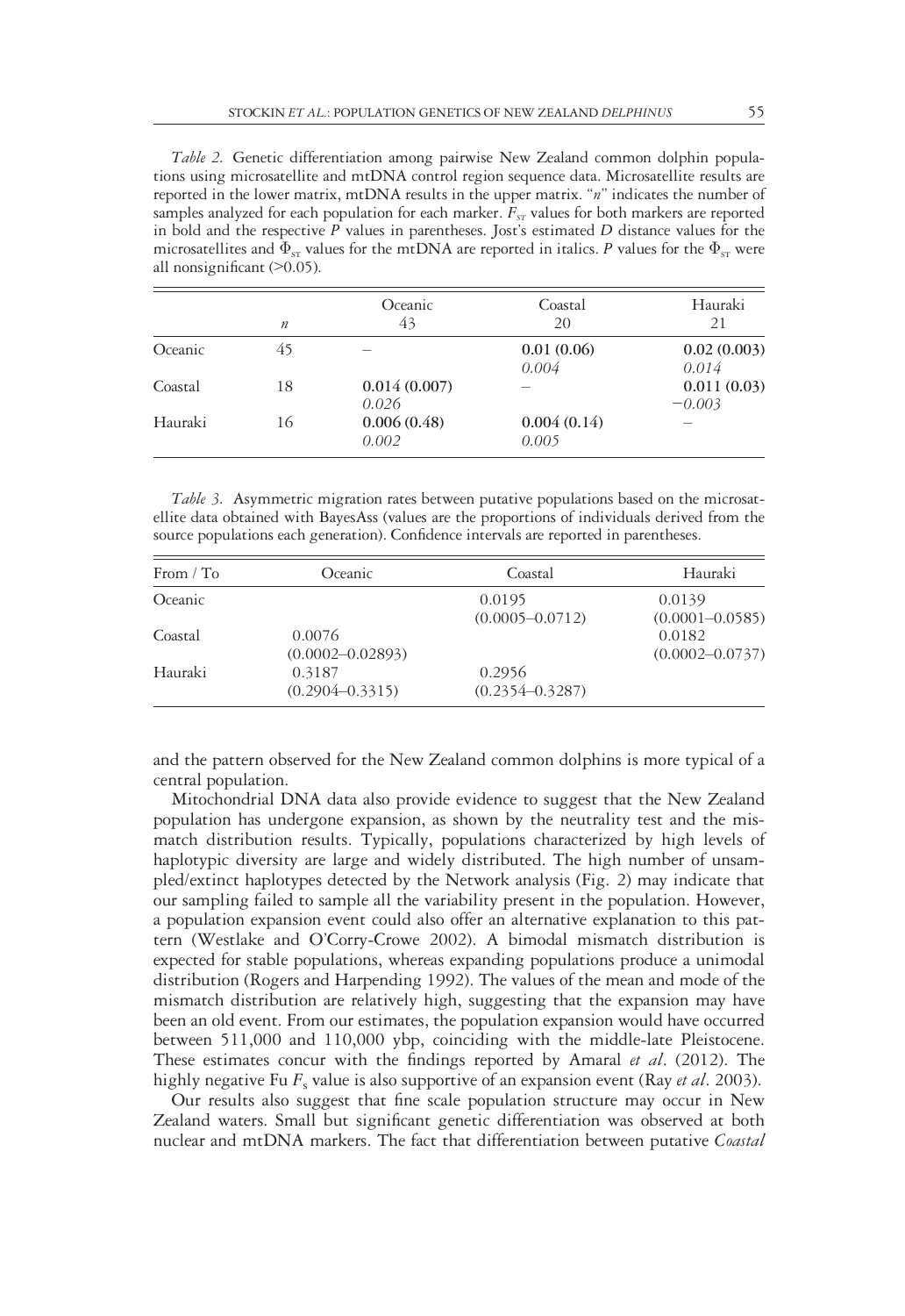

0.0070

Figure 5. Bayesian phylogenetic tree based on  $1,120$  bps of the cytochrome  $b$  and including 180 haplotypes of short- and long-beaked common dolphins from the Atlantic, Pacific Oceans and New Zealand. Colors represent the geographical origin and morphotype: light blue— Pacific short-beaked common dolphins (including Eastern North Pacific and Southwest Pacific); dark blue—NZ common dolphins; green—Atlantic short-beaked common dolphins; orange—Atlantic South Africa long-beaked common dolphins; red—Eastern North Pacific long-beaked common dolphins. Posterior probability values are reported above branches.

and Oceanic populations was detected with the microsatellites but not with mtDNA may suggest that these populations have diverged recently. This is supported by the lack of correlation observed between lineages and populations in the median-joining network, but could also be the consequence of a stochastic effect considering the high haplotype diversity. The differentiation of the *Hauraki Gulf* population obtained with mtDNA but not with the microsatellites may be explained by the existence of higher female site-fidelity to this region. Our sex-biased dispersal analysis was too weak to provide reliable results. However, the fact that the Hauraki Gulf retains a notable importance as nursery and feeding ground may support this result (Stockin et al. 2008, 2009a). Unlike other regions around the New Zealand coast, common dolphins occur in Hauraki Gulf year-round (Stockin et al. 2008), with photo-identification suggesting common dolphins exhibit higher site fidelity in this region compared to other neighboring areas (Neumann *et al.* 2002). This behavior has also been observed in another small cetacean species in New Zealand waters (Weir *et al.*) 2008). The migration rate estimates showing high directional migration from the Hauraki Gulf to the other populations may also help to explain this discrepancy.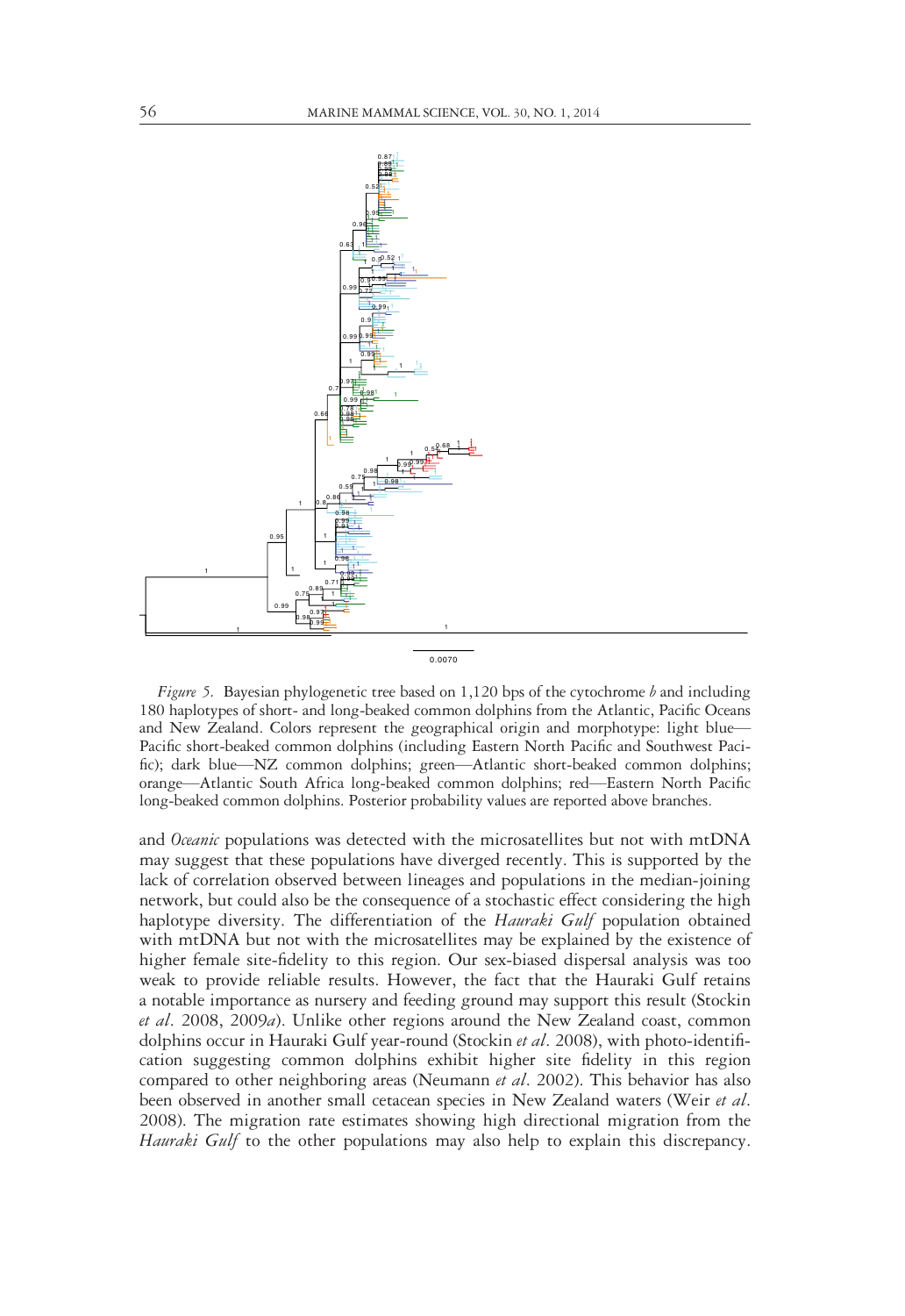These estimates should, however, be considered with caution given the low levels of  $F_{ST}$  observed for these populations.

An alternative interpretation of these results is the potential co-occurrence of two distinct populations/ecotypes that do not coincide with an *Oceanic/Coastal* subdivision, as revealed by STRUCTURE. The significant positive  $F_{IS}$  values detected in the Coastal and Hauraki population also suggest some evidence of Wahlund effect, indicating the presence of subpopulations. The dietary differences identified between Hauraki Gulf individuals and other New Zealand common dolphins further suggest that some degree of dietary specialization could occur in this region (Meynier *et al.*) 2008). Population structure of short-beaked common dolphins over relatively small spatial scales has been reported in some regions of the Pacific, Indian Oceans, as well as in the Mediterranean Sea (Bilgmann et al. 2008, Natoli et al. 2008, Möller et al. 2011). Divergence between coastal and oceanic forms has previously been noted in several other delphinids including pantropical spotted dolphin (Stenella attenuata), Atlantic spotted dolphin (S. frontalis) and bottlenose dolphin (e.g., Douglas et al. 1984, Dowling and Brown 1993, Lux et al. 1997, Hoelzel 1998, Hayano et al. 2004, Adams and Rosel 2006). Such divergence has frequently been considered the result of resource heterogeneity (Dowling and Brown 1993, Heyning and Perrin 1994, Hoelzel 1998). Resource heterogeneity is well documented in both terrestrial and aquatic taxa (Smith and Skulason 1996), and relies on individuals of a species specializing in habitat or prey choice. Differential use of habitat has been described for common dolphins occurring off Mauritania, with short- and long-beaked morphotypes exploring different areas (Pinela et al. 2011) and occurring in the Bay of Biscay, Northeast Atlantic, with short-beaked common dolphins occupying oceanic and neritic waters (Pusineri et al. 2007). The analysis of a higher number of samples from each putative population would assist in assessing sex-biased dispersal and improve our understanding of the fine population structure in this region.

The Bayesian phylogenetic analysis of the cytochrome  $b$  data set identified wellsupported clusters, some of which included New Zealand haplotypes. However, none of the clusters appear to reflect geographic origins or morphotyope. Furthermore, New Zealand common dolphin haplotypes clustered with different clades, including both short- and long-beaked common dolphin haplotypes, leaving the question open as to whether within New Zealand waters, the two forms may coexist. It has been previously suggested that the long-beaked morphotype could have evolved independently in the different ocean basins (Natoli et al. 2006, Amaral et al. 2012). In the Atlantic Ocean, where populations are more recently evolved, the genetic differentiation between short- and long-beaked morphotypes is still relatively low (Amaral et al. 2012). This is clearly observed in the Cytb tree, where both morphotypes cluster together in several clades (Fig. 5). If the long-beaked morphotype is present in New Zealand waters, it may be that these individuals are not yet genetically distinct and are still in the process of differentiation. In addition, niche partitioning can also cause morphological differentiation, as has been recently shown for common dolphins occurring off Mauritania (Pinela et al. 2011). This may additionally offer an explanation for the patterns of population genetic differentiation observed for New Zealand common dolphins.

Based on the fact that New Zealand lies at the edge of the distribution range of this species, the studied populations could have been characterized by low genetic variability. Instead, we found high genetic variability and sign of population expansion, supporting the high variability observed in the morphological and behavioral traits of this species in this region. The taxonomic status of the New Zealand common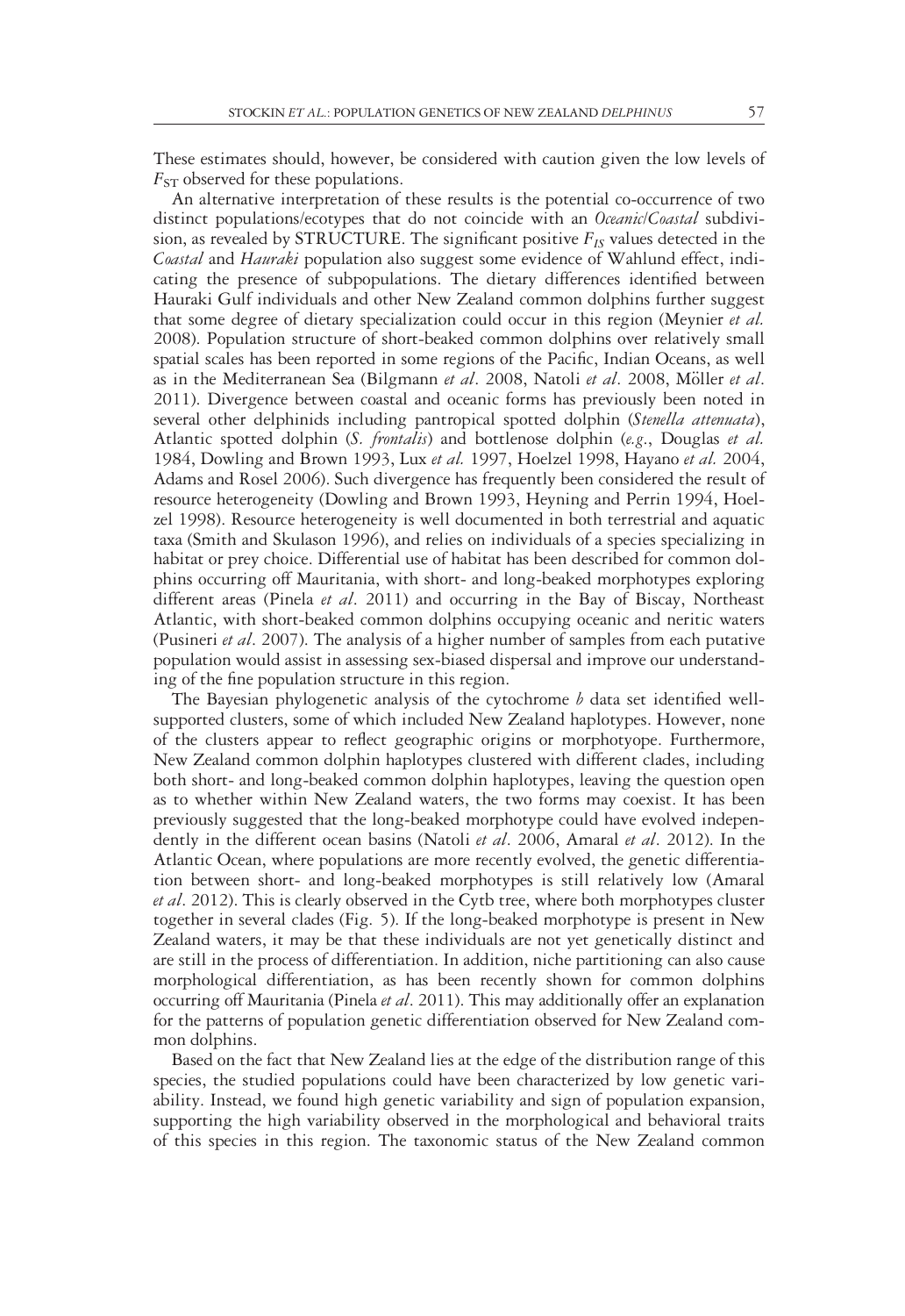dolphin has not been entirely clarified, since it is not clear to which lineage it is more related. We also found evidence of population structure suggesting that specialization in habitat or prey choice and site fidelity may play a role in shaping population structure of New Zealand common dolphins.

## **ACKNOWLEDGMENTS**

The authors thank staff from the Allan Wilson Centre for Molecular Ecology and Evolution, Massey University, for their assistance with DNA sequencing. Grateful thanks extend to the Department of Conservation, particularly Steph Rowe, Igor Debski, Kris Ramm, Helen McConnell, Steve Smith, and Laura Boren, and additionally to Anton van Helden (Te Papa Museum), Padraig Duignan, Wendi Roe, Laureline Meynier (Massey University), MFISH observers, and DOC rangers for their assistance with carcass recovery and post mortem logistics. Final thanks are owed to Luca Mirimin, Gabriela de Tezanos Pinto, Nicky Wiseman, Mark Orams, and four anonymous reviewers whose useful comments improved earlier drafts of this manuscript. Research permit RNW/HO/2008/03 was issued to KAS by the New Zealand Department of Conservation.

## LITERATURE CITED

- Adams, L. D., and P. E. Rosel. 2006. Population differentiation of the Atlantic spotted dolphin (Stenella frontalis) in the western North Atlantic, including the Gulf of Mexico. Marine Biology 148:671–681.
- Amaha, A. 1994. Geographic variation of the common dolphin, *Delphinus delphis* (Odontoceti: Delphinidae). Ph.D. thesis, Tokyo University of Fisheries. 211 pp.
- Amaral, A. R., M. Sequeira, J. Martínez-Cedeira and M. M. Coelho. 2007a. New insights on population genetic structure of Delphinus delphis from the northeast Atlantic and phylogenetic relationships within the genus inferred from two mitochondrial markers. Marine Biology 151:1967–1976.
- Amaral, A. R., M. Sequeira and M. M. Coelho. 2007b. A first approach to the usefulness of COI barcodes in the identification of closely related delphinid cetacean species. Marine and Freshwater Research 58:505–510.
- Amaral, A. R., L. B. Beheregaray, K. Bilgmann, et al. 2012. Influences of past climatic changes on historical population structure and demography of a cosmopolitan marine predator, the common dolphin (genus Delphinus). Molecular Ecology. doi: 10.1111/j. 1365-294X.2012.05728.x.
- Baker, C. S., D. A. Gilbert, M. T. Weinrich, et al. 1993. Population characteristics of DNA fingerprints in humpback whales (Megaptera novaeangliae). Journal of Heredity 84: 281–290.
- Bandelt, H. J., P. Forster and A. Röhl. 1999. Median-joining networks for inferring intraspecific phylogenies. Molecular Biology and Evolution 16:37–48.
- Bernal, R., C. Olavarria and R. Moraga. 2003. Occurrence and long-term residency of two long-beaked common dolphins, *Delphinus capensis* (Gray 1828), in adjacent small bays on the Chilean central coast. Aquatic Mammals 29:396–399.
- Bilgmann, K., L. M. Möller, R. G. Harcourt, R. Gales and L. B. Beheregaray. 2008. Common dolphins subject to fisheries impacts in southern Australia are genetically differentiated: Implications for conservation. Animal Conservation 11:518–528.
- Bräger, S., and K. Schneider. 1998. Near-shore distribution and abundance of dolphins along the west coast of the South Island, New Zealand. New Zealand Journal of Marine and Freshwater Research 32:105–112.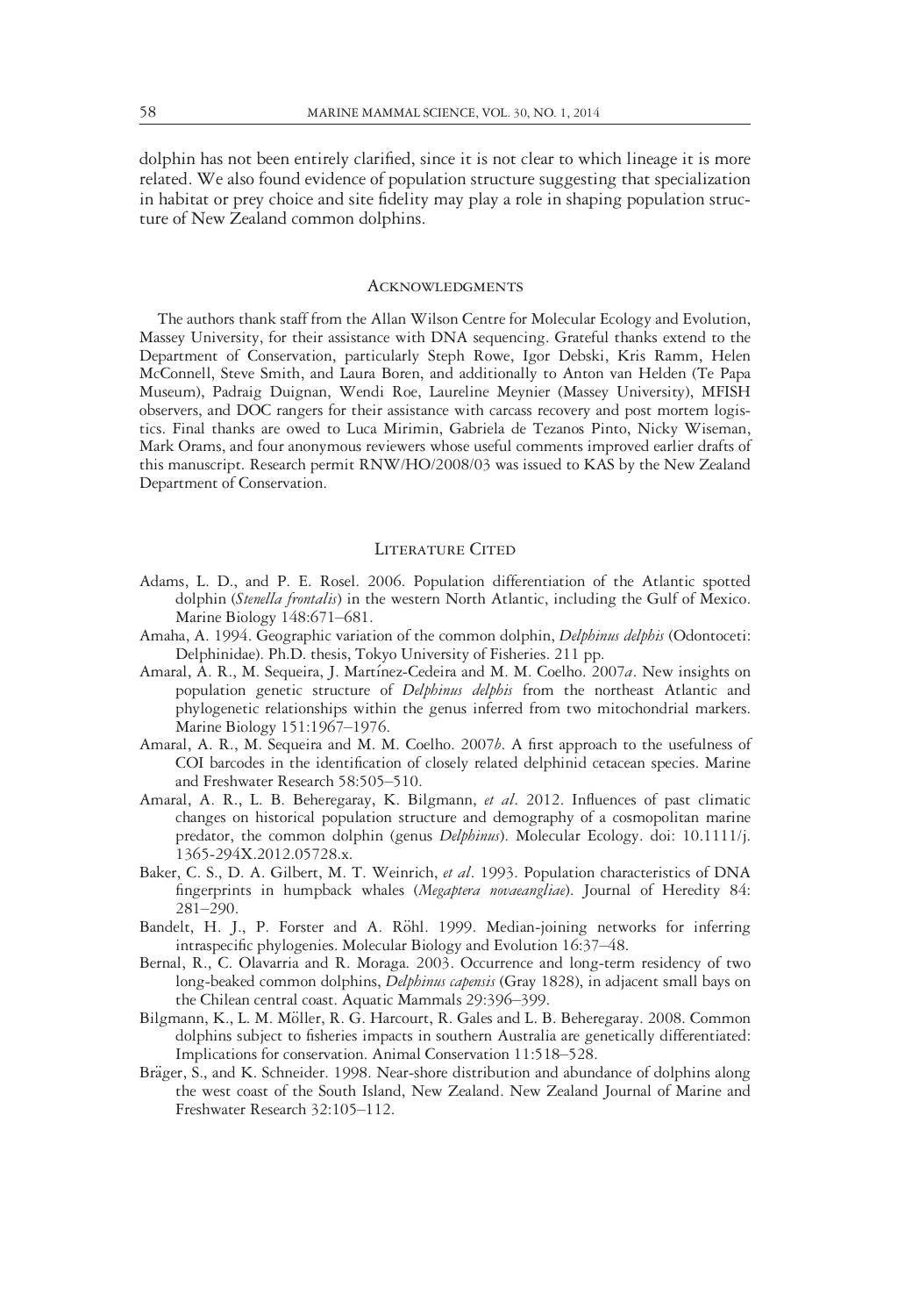- Carretta, J. V., S. J. Chivers and W. L. Perryman. 2011. Abundance of the long-beaked common dolphin (Delphinus capensis) in California and western Baja California waters estimated from a 2009 ship-based line-transect survey. Bulletin of the Southern California Academy of Sciences 110:152–164.
- Channell, R., and M. V. Lomolino. 2000. Dynamic biogeography and conservation of endangered species. Nature 403:84–86.
- Cobarrubia, S., and J. Bolaños-Jiménez. 2007. Western range extension (from northeastern to central Venezuela) of the long-beaked common dolphin (Delphinus capensis). Paper SC/60/ SM9 presented to the IWC 60th Scientific Committee, June 2008, Santiago de Chile. IWC Secretariat, Cambridge, U.K. 5 pp.
- Coughlan, J., L. Mirimin, E. Dillane, E. Rogan and T. F. Cross. 2006. Isolation and characterization of novel microsatellite loci for the short-beaked common dolphin (Delphinus delphis) and cross-amplification in other cetacean species. Molecular Ecology Notes 6:490–492.
- Crawford, N. G. 2010. smogd: Software for the measurement of genetic diversity. Molecular Ecology Resources 10:556–557.
- Doak, W. 1989. Encounters with whales and dolphins. Hodder and Stoughton, Auckland, New Zealand.
- Douglas, M. E., G. D. Schnell and D. J. Hough. 1984. Differentiation between inshore and offshore spotted dolphins in the eastern tropical Pacific Ocean. Journal of Mammalogy 65:375–387.
- Dowling, T. E., and W. M. Brown. 1993. Population structure of the bottlenose dolphin (Tursiops truncatus) as determined by restriction endonuclease analysis of mitochondrial DNA. Marine Mammal Science 9:138–155.
- Earl, D. A., and B. M. von Holdt. 2012. STRUCTURE HARVESTER: A website and program for visualizing STRUCTURE output and implementing the Evanno method. Conservation Genetics Resources 4:359–361.
- Eckert, C. G., K. E. Samis and S. C. Lougheed. 2008. Genetic variation across species' geographical ranges: The central–marginal hypothesis and beyond. Molecular Ecology 17:1170–1188.
- Evanno, G., S. Regnaut and J. Goudet. 2005. Detecting the number of clusters of individuals using the software STRUCTURE: A simulation study. Molecular Ecology 14:2611– 2620.
- Evans, W. E. 1971. Orientation behavior of delphinids: Radio telemetric studies. Annals New York Academy of Sciences 188:142–160.
- Excoffier, L., and H. E. L. Lischer. 2010. Arlequin suite ver 3.5: A new series of programs to perform population genetics analyses under Linux and Windows. Molecular Ecology Resources 10:564–567.
- Gaskin, D. E. 1968. Distribution of Delphinidae (Cetacea) in relation to sea surface temperatures off eastern and southern New Zealand. New Zealand Journal of Marine and Freshwater Research 2:527–534.
- Geraci, J. R., and V. J. Lounsbury. 1993. Specimen and data collection. Pages 175–228 in Marine mammals ashore: A field guide to strandings. Texas A and M Sea Grant Publications, Galveston, TX.
- Goudet, J. 1995. FSTAT (Version 1.2): A computer program to calculate F-statistics. Journal of Heredity 86:485–486.
- Goudet, J., N. Perrin and P. Waser. 2002. Tests for sex-biased dispersal using bi-parentally inherited genetic markers. Molecular Ecology 11:1103–1114.
- Harlin, A. D., T. M. Markowitz, C. S. Baker, B. Würsig and R. L. Honeycutt. 2003. Genetic structure, diversity and historical demography of New Zealand's dusky dolphin (Lagenorhynchus obscurus). Journal of Mammalogy 84:702–717.
- Hayano, A., M. Yoshioka, M. Tanaka and M. Amano. 2004. Population differentiation in the Pacific white-sided dolphin Lagenorhynchus obliquidens inferred from mitochondrial DNA and microsatellite analyses. Zoological Science 21:989–999.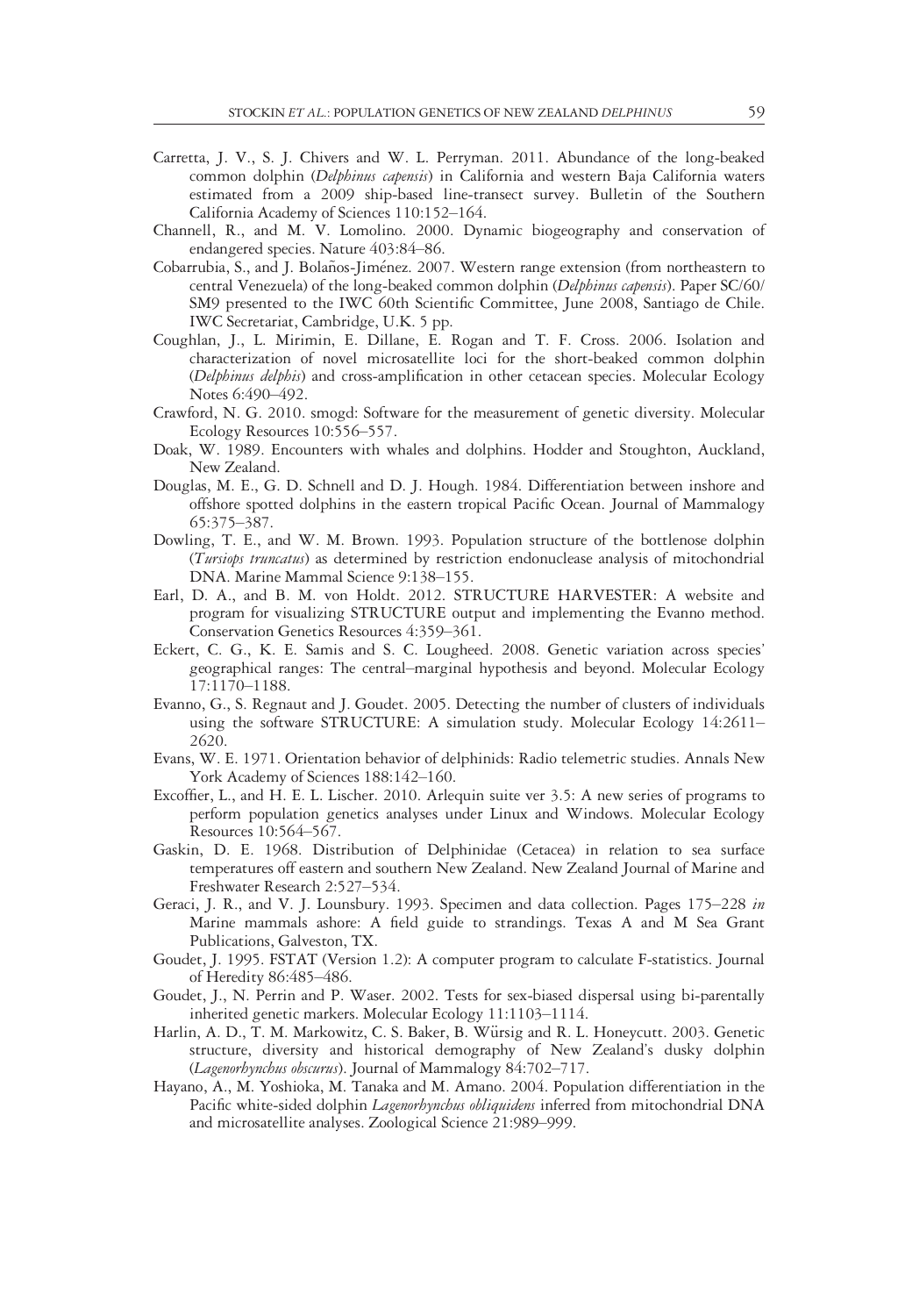- Heyning, J. E., and W. F. Perrin. 1994. Evidence for two species of common dolphin (genus Delphinus) from the Eastern North Atlantic. Los Angeles County Museum of Natural History Contributions in Science 442:1–35.
- Hoelzel, A. R., M. Dahleim and S. J. Stern. 1998. Low genetic variation among killer whales (Orcinus orca) in the eastern North Pacific and genetic differentiation between foraging specialists. Journal of Heredity 89:121–128.
- Hoelzel, A. R., J. K. B. Ford and G. A. Dover. 1991. A paternity test case for the killer whale (Orcinus orca) by DNA fingerprinting. Marine Mammal Science 7:35-43.
- Hubisz, M. J., D. Falush, M. Stephens and J. K. Pritchard. 2009. Inferring weak population structure with the assistance of sample group information. Molecular Ecology Resources 9:1322–1332.
- Huelsenbeck, J. P., and F. Ronquist. 2001. MRBAYES: Bayesian inference of phylogenetic trees. Bioinformatics 17:754–755.

Jefferson, T. A., and K. Van Waerebeek. 2002. The taxonomic status of the nominal species Delphinus tropicalis van Bree, 1971. Marine Mammal Science 18:787–818.

- Jombart, T. 2008. adegenet: A R package for the multivariate analysis of genetic markers. Bioinformatics 2:1403–1405.
- Jombart, T., D. Pontier and A. B. Dufour. 2009. Genetic markers in the playground of multivariate analysis. Heredity 102:330–341.
- Jost, L. 2008.  $G<sub>ST</sub>$  and its relatives do not measure differentiation. Molecular Ecology 17:4015 –1026.
- Kingston, S. E., and P. E. Rosel. 2004. Genetic differentiation among recently diverged delphinid taxa determined using AFLP markers. Journal of Heredity 95:1–10.
- Krützen, M., E. Valsecchi, R. C. Connor and W. B. Sherwin. 2001. Characterization of microsatellite loci in Tursiops aduncus. Molecular Ecology Notes 1:170-172.
- Lenormand, T. 2002. Gene flow and the limits to natural selection. Trends in Ecology and Evolution 17:183–189.
- Lux, C. A., A. S. Costa and A. E. Dizon. 1997. Mitochondrial DNA population structure of the Pacific white-sided dolphin. Report of the International Whaling Commission 47:645-652.
- Maddison, D. R., and W. P. Maddison. 2000. MacClade 4: Analysis of phylogeny and character evolution. Version 4.0. Sinauer Associates, Sunderland, MA.
- Mayr, E. 1970. Populations species and evolution. An abridgment of animal species and evolution. Belknap Press, Cambridge, MA.
- Meynier, L., K. A. Stockin, M. K. H. Bando and P. J. Duignan. 2008. Stomach contents of common dolphins (Delphinus sp.) from New Zealand waters. New Zealand Journal of Marine and Freshwater Research 42:257–268.
- Mirimin, L., A. Westgate, E. Rogan, P. Rosel, A. Read, J. Coughlan and T. Cross. 2009. Population structure of short-beaked common dolphins (Delphinus delphis) in the North Atlantic Ocean as revealed by mitochondrial and nuclear genetic markers. Marine Biology 156:821–834.
- Möller, L. M., F. P. Valdez, S. Allen, et al. 2011. Fine-scale genetic structure in short-beaked common dolphins (Delphinus delphis) along the East Australian Current. Marine Biology 158:113–126.
- Murphy, S., J. S. Herman, G. J. Pierce, E. Rogan and A. C. Kitchener. 2006. Taxonomic status and geographical cranial variation of common dolphins (Delphinus) in the eastern North Atlantic. Marine Mammal Science 22:573–599.
- Narum, S. R. 2006. Beyond Bonferroni: Less conservative analyses for conservation genetics. Conservation Genetics 7:783–787.
- Nater, A., A. M. Kopps and M. Krützen. 2009. New polymorphic tetranucleotide microsatellites improve accuracy in the bottlenose dolphin Tursiops aduncus. Molecular Ecology Resources 9:531–534.
- Natoli, A., V. M. Peddemors and A. R. Hoelzel. 2004. Population structure and speciation in the genus Tursiops based on microsatellite and mitochondrial DNA analyses. Journal of Evolutionary Biology 17:363–375.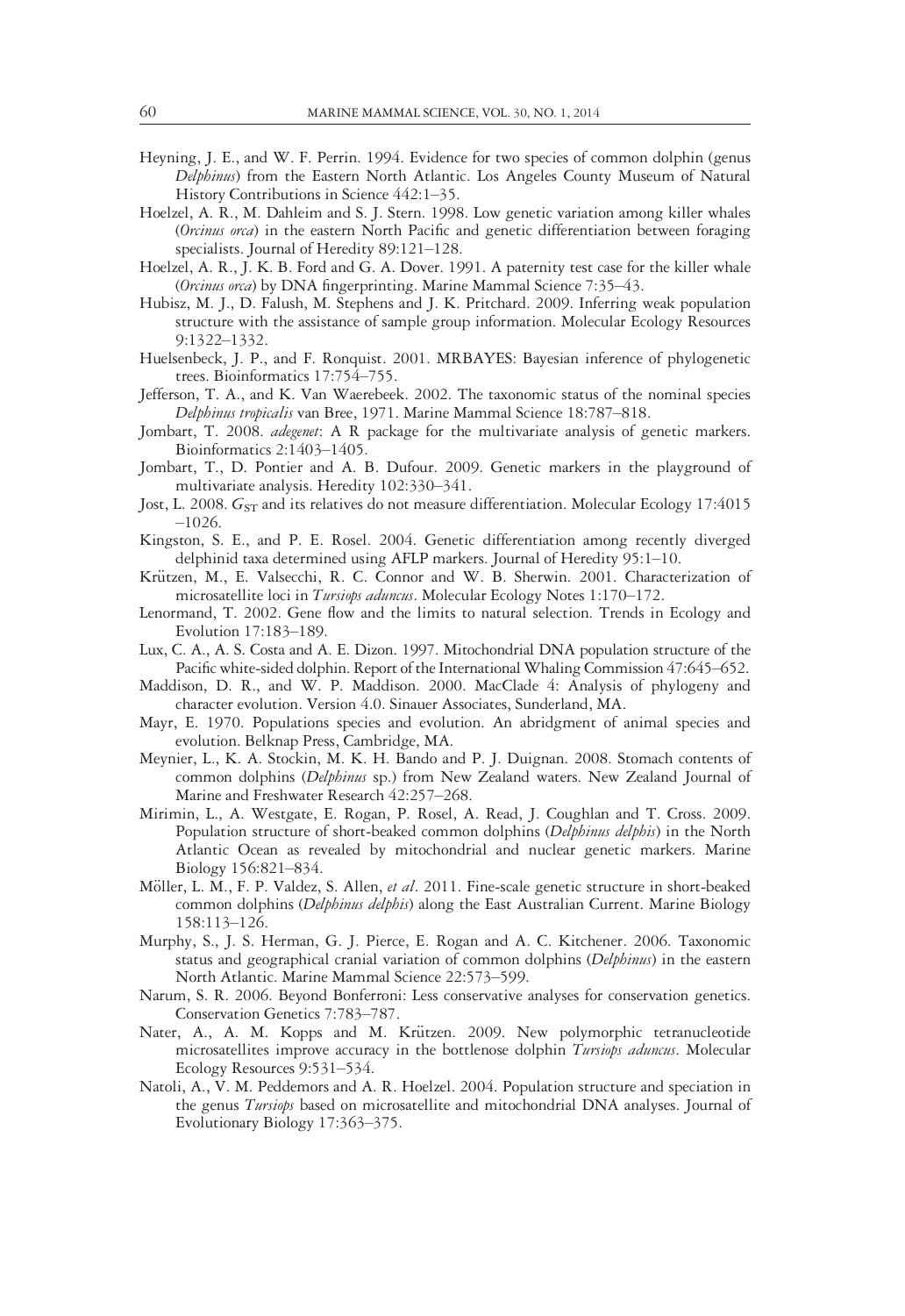- Natoli, A., A. Cañadas, V. M. Peddemors, A. Aguilar, C. Vaquero, P. Fernandez-Piqueras and A. R. Hoelzel. 2006. Phylogeography and alpha taxonomy of the common dolphin (Delphinus sp.). Journal of Evolutionary Biology 19:943–954.
- Natoli, A., V. M. Peddemors and A. R. Hoelzel. 2008. Population structure of bottlenose dolphins (Tursiops aduncus) impacted by bycatch along the east coast of South Africa. Conservation Genetics 9:627–636.
- Nei, M. 1987. Molecular evolutionary genetics. Columbia University Press, New York, NY.
- Neumann, D. R. 2001a. Seasonal movements of short-beaked common dolphins (Delphinus delphis) in the north-western Bay of Plenty, New Zealand: Influence of sea surface temperatures and El Nino/La Nina. New Zealand Journal of Marine and Freshwater Research 35:371–374.
- Neumann, D. R. 2001b. The activity budget of free-ranging common dolphins (Delphinus delphis) in the northwestern Bay of Plenty, New Zealand. Aquatic Mammals 27:121–136.
- Neumann, D. R., A. A. Leitenberger and M. B. Orams. 2002. Photo-identification of shortbeaked common dolphins, Delphinus delphis, in north-east New Zealand: A photocatalogue of recognisable individuals. New Zealand Journal of Marine and Freshwater Research 36:593–604.
- Oosterhout, C. V., W. F. Hutchinson, D. P. M. Wills and P. Shipley. 2004. MICRO-CHECKER: Software for identifying and correcting genotyping errors in microsatellite data. Molecular Ecology Notes 4:535–538.
- Pinela, A. M., A. Borrell and A. Aguilar. 2011. Common dolphin morphotypes: Niche segregation or taxonomy? Journal of Zoology 284:239–247.
- Posada, D., and K. Crandall. 1998. MODELTEST: Testing the model of DNA substitution. Bioinformatics 14:817–818.
- Pusineri, C., V. Magnin, L. Meynier, et al. 2007. Food and feeding ecology of the common dolphin (Delphinus delphis) in the oceanic Northeast Atlantic and comparison with its diet in neritic areas. Marine Mammal Science 23:30–47.
- Ray, N., M. Currat and L. Excoffier. 2003. Intra-deme molecular diversity in spatially expanding populations. Molecular Biology Evolution 20:76–86.
- Rogers, A. R., and H. Harpending. 1992. Population growth makes waves in the distribution of pairwise genetic differences. Molecular Biology Evolution 9:552–569.
- Rosel, P. E. 2003. PCR-based sex determination in odontocete cetaceans. Conservation Genetics 4:647–649.
- Rosel, P. E., A. E. Dizon and J. E. Heyning. 1994. Genetic analysis of sympatric morphotypes of common dolphins (genus Delphinus). Marine Biology 119:159–167.
- Rousset, F. 2008. GENEPOP'007: A complete re-implementation of the GENEPOP software for Windows and Linux. Molecular Ecology Resources 8:103–106.
- Sagarin, R. D., and S. D. Gaines. 2002. The 'abundant centre' distribution: To what extent is it a biogeographical rule? Ecology Letters 5:137–147.
- Samaai, T., P. B. Best and M. J. Gibbons. 2005. The taxonomic status of common dolphins Delphinus spp. in South African waters. African Journal of Marine Science 27:449–458.
- Sambrook, J., E. F. Fritsch and T. Maniatis. 1989. Molecular cloning: A laboratory manual. Cold Spring Harbour Laboratory Press, New York, NY.
- Schneider, S., D. Roessli and L. Excoffier. 2000. ARLEQUIN 2.000: A software for population genetics data analysis. Genetics and Biometry Laboratory, University of Geneva, Geneva, Switzerland.
- Sexton, J. P., P. J. McIntyre, A. L. Angert and K. J. Rice. 2009. Evolution and ecology of species range limits. Annual Review Ecology and Evolution Systematic 40:415–436.
- Slooten, E., and S. M. Dawson. 1995. Conservation of marine mammals in New Zealand. Pacific Conservation Biology 2:64–76.
- Smith, T. B., and S. Skulason. 1996. Evolutionary significance of resource polymorphism in fishes, amphibians, and birds. Annual Review of Ecology and Systematics 27:111–133.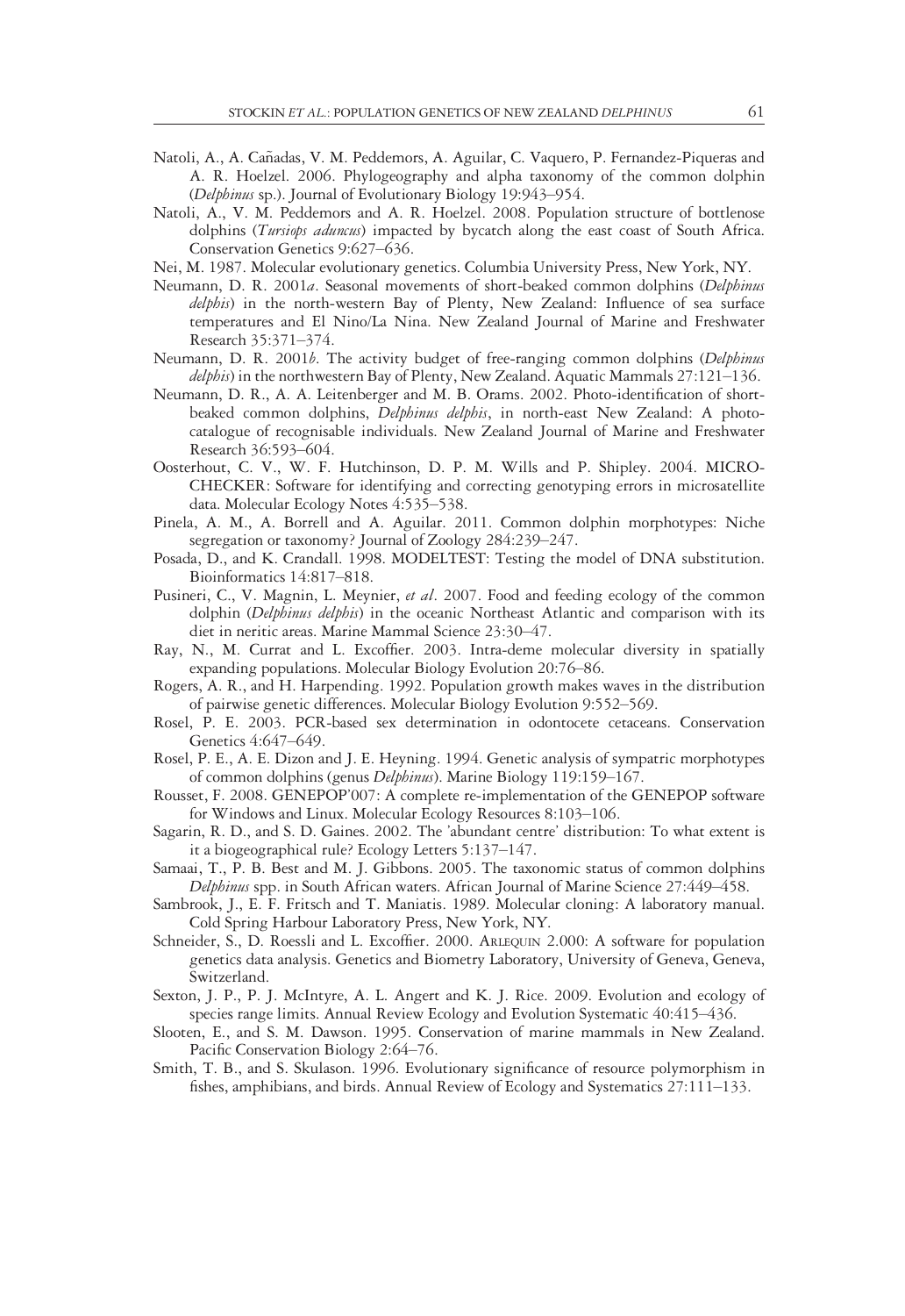- Stockin, K. A., and M. B. Orams. 2009. The status of common dolphins (Delphinus delphis) within New Zealand waters. Report of the 61st Scientific Committee of the International Whaling Commission, Madeira, Portugal. SC/61/SM20.
- Stockin, K. A., and I. N. Visser. 2005. Anomalously pigmented common dolphins (Delphinus sp.) off northern New Zealand. Aquatic Mammals 31:43–51.
- Stockin, K. A., G. J. Pierce, V. Binedell, N. Wiseman and M. B. Orams. 2008. Factors affecting the occurrence and demographics of common dolphins (Delphinus sp.) in the Hauraki Gulf, New Zealand. Aquatic Mammals 34:200–211.
- Stockin, K. A., P. J. Duignan, W. D. Roe, L. Meynier, M. Alley and T. Fettermann. 2009a. Causes of mortality in stranded common dolphins (Delphinus sp.) from New Zealand waters between 1998 and 2008. Pacific Conservation Biology 15:217–227.
- Stockin, K. A., V. Binedell, N. Wiseman, D. H. Brunton and M. B. Orams. 2009b. Behaviour of free-ranging common dolphins (Delphinus sp.) in the Hauraki Gulf, New Zealand. Marine Mammal Science 25:283–301.
- Tamura, K., and M. Nei. 1993. Estimation of the number of nucleotide substitutions in the control region of mitochondrial DNA in humans and chimpanzees. Molecular Biology and Evolution 10:512–526.
- Thioulouse, J., D. Chessel, S. Dolédec and J.-M. Olivier. 1997. ADE-4: A multivariate analysis and graphical display software. Statistics and Computing 7:75–83.
- Thompson, J. D., T. J. Gibson, F. Plewniak, F. Jeanmougin and D. G. Higgins. 1997. The Clustal X windows interface: Flexible strategies for multiple sequence alignment aided by quality analysis tools. Nucleic Acids Research 24:4876–4882.
- Valsecchi, E., and W. Amos. 1996. Microsatellite markers for the study of cetacean populations. Molecular Ecology 5:151–156.
- Viricel, A., A. E. Strand, P. E. Rosel, V. Ridoux and P. Garcia. 2008. Insight on common dolphin (Delphinus delphis) social organization from genetic analysis of a mass-stranded pod. Behavioral Ecology and Sociobiology 63:173–185.
- Webb, B. F. 1973. Cetaceans sighted off the west coast of the South Island, New Zealand, summer 1970. New Zealand Journal of Marine and Freshwater Research 7:179–182.
- Weir, J. S., N. M. T. Duprey and B. Würsig. 2008. Dusky dolphin (Lagenorhynchus obscurus) subgroup distribution: Are shallow waters a refuge for nursery groups? Canadian Journal of Zoology 86:1225–1234.
- Westlake, R. L., and G. M. O'Corry-Crowe. 2002. Macrogeographical structure and patterns of genetic diversity in harbor seals (Phoca vitulina) from Alaska to Japan. Journal of Mammalogy 83:1111–1126.
- Wilson, G. A., and B. Rannala. 2003. Bayesian inference of recent migration rates using multilocus genotypes. Genetics 163:1177–1191.

Received: 30 December 2011 Accepted: 21 December 2012

# Supporting Information

The following supporting information is available for this article online at http:// onlinelibrary.wiley.com/doi/10.1111/mms.12027/suppinfo.

Table S1. Sequence name, source and GENEBANK accession number of all the haplotype sequences used in this study.

Table S2. P values of the Hardy-Weinberg exact test for each locus in each putative population performed in Arlequin. Significant P values after Bonferroni correction  $(P \leq 0.001)$  are highlighted in bold.

Figure S1. Polymorphic sites across 577 bp of the mtDNA control (D-loop) region of common dolphins (Delphinus sp.) in New Zealand waters. Sixty-four haplotypes are